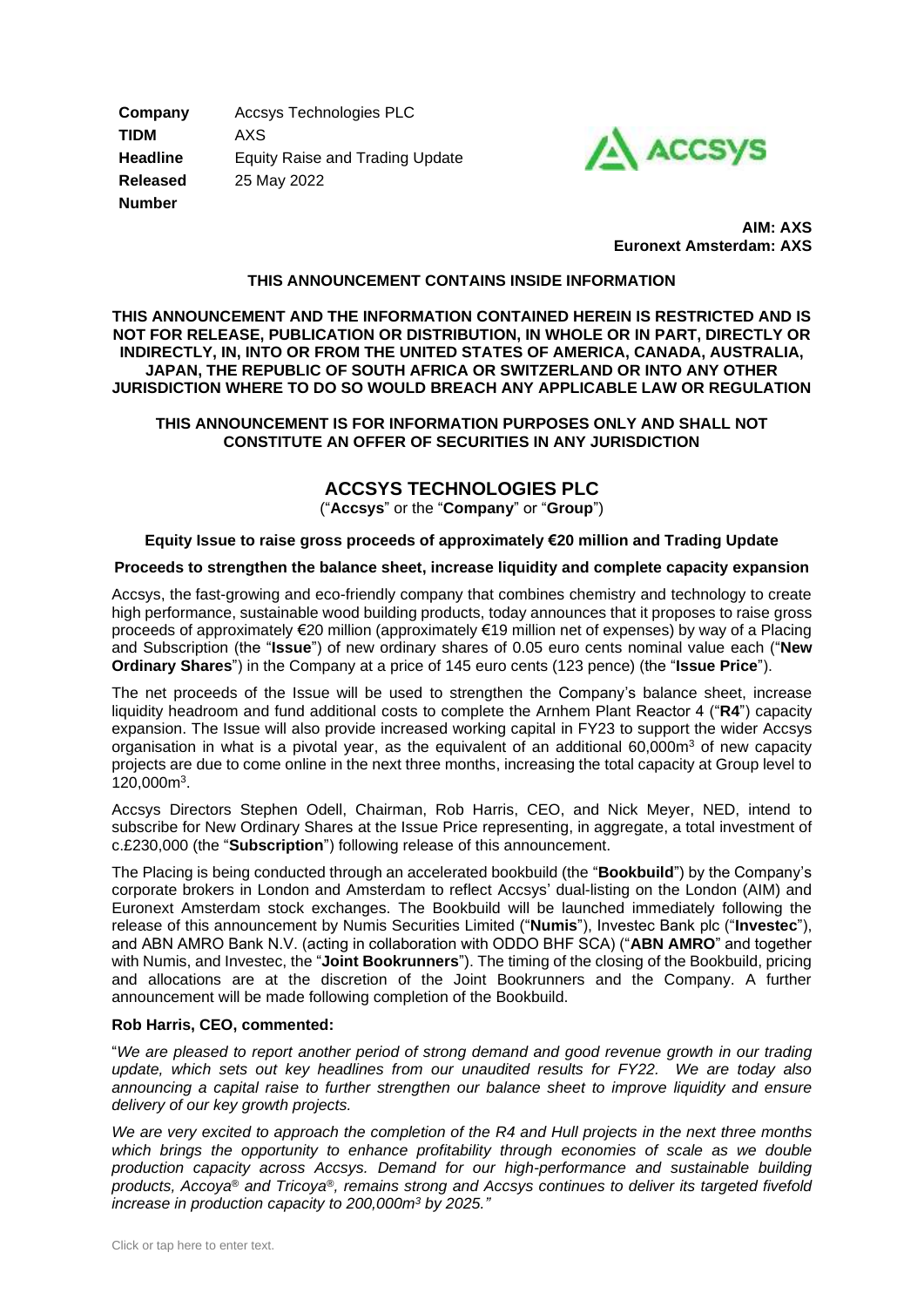# **Trading update – Headlines from unaudited results for the full year ended 31 March 2022 (FY22)**

- Continuing strong demand for Accova®
	- o Accoya® wood revenue up c.15% to €105 m
	- $\circ$  Accoya® sales volumes broadly flat at c.59,649m<sup>3</sup>, with volumes limited by capacity constraints, as well as temporary production downtime at the Arnhem Plant connected to the installation of R4 (see below for further details)
	- o North America Accoya® sales up c.40%
- Higher average sales prices continue to offset significant increases in raw material costs in Q4 FY22
- Group FY22 EBITDA expectations continue to be in line with guidance given in Accsys' 4 March 2022 Trading Update
- Reported year end net debt of c.€27m and adjusted net debt<sup>1</sup> of c.€55m
- Preliminary results for the year ended 31 March 2022 will be announced on 30 June 2022

# **Progress on strategic growth projects:**

*Tricoya® UK plant construction (Hull Plant)*

- Good progress has been made towards plant completion, with the project managed directly by Accsys following the termination last year of the EPC contract with EFAB
- Plant physical construction is now largely complete and being actively commissioned with commercial operations targeted to commence in July/August 2022
- Plant expected to produce an additional equivalent of  $40,000m<sup>3</sup>$  once at full capacity (with a planned 3-year ramp up) and target gross margin remaining at approximately 40%
- Costs to complete the plant are expected to remain in-line with the previously announced additional €9 -15 m of capital costs (announced in August 2021, the "**Hull additional costs**"), with FY23 remaining capex anticipated at c.€9m
- As announced in November 2021, Accsys provided a €17m loan (of which approximately €12 million is drawn down) to  $TUK<sup>2</sup>$  to help fund Hull Plant project costs, which reduced Accsys' overall cash liquidity but ensured the project remained on track
- The TUK facility<sup>3</sup> remains in technical default as a result of cost overruns and other project changes. The lender remains supportive of the project and TUK is progressing discussions with the lender to seek a facility amendment and extension of an additional €3m. An inability to realise a facility increase would require TUK to seek additional funding from its shareholders

# *Accoya® plant expansion in Arnhem*

- Operational start-up of R4 now expected through June 2022 (previously expected April 2022)
- Since Accsys' 4 March 2022 trading update, construction of R4 has taken longer than expected due to challenges in the final installation and pipework tie-ins along with delays in the supply of certain equipment. This resulted in an unexpected second shutdown across the plant in April/May 2022. The plant-wide works have now been completed, with commissioning of R4 underway and the plant's existing three reactors now back up and operational
- EBITDA and cash generation from the Arnhem Plant were lower than expected in the period from December 2021 to May 2022 as a result of this extended downtime and delay to R4 being operational
- There is an expected additional cost of  $c.\epsilon$ 7m to complete the R4 project, compared to the original cost of €26m
- Automated wood handling equipment now operational (ability to handle 100,000m<sup>3</sup>)
- Following the R4 challenges, Accsys is conducting a strategic review of its engineering capabilities and other actions to drive improved capital project delivery
- Once at full capacity, R4 is expected to add 20,000m<sup>3</sup> of additional volume. Management is allowing for a two-year ramp up, noting Reactor 3 at the Arnhem Plant was at full capacity within 9 months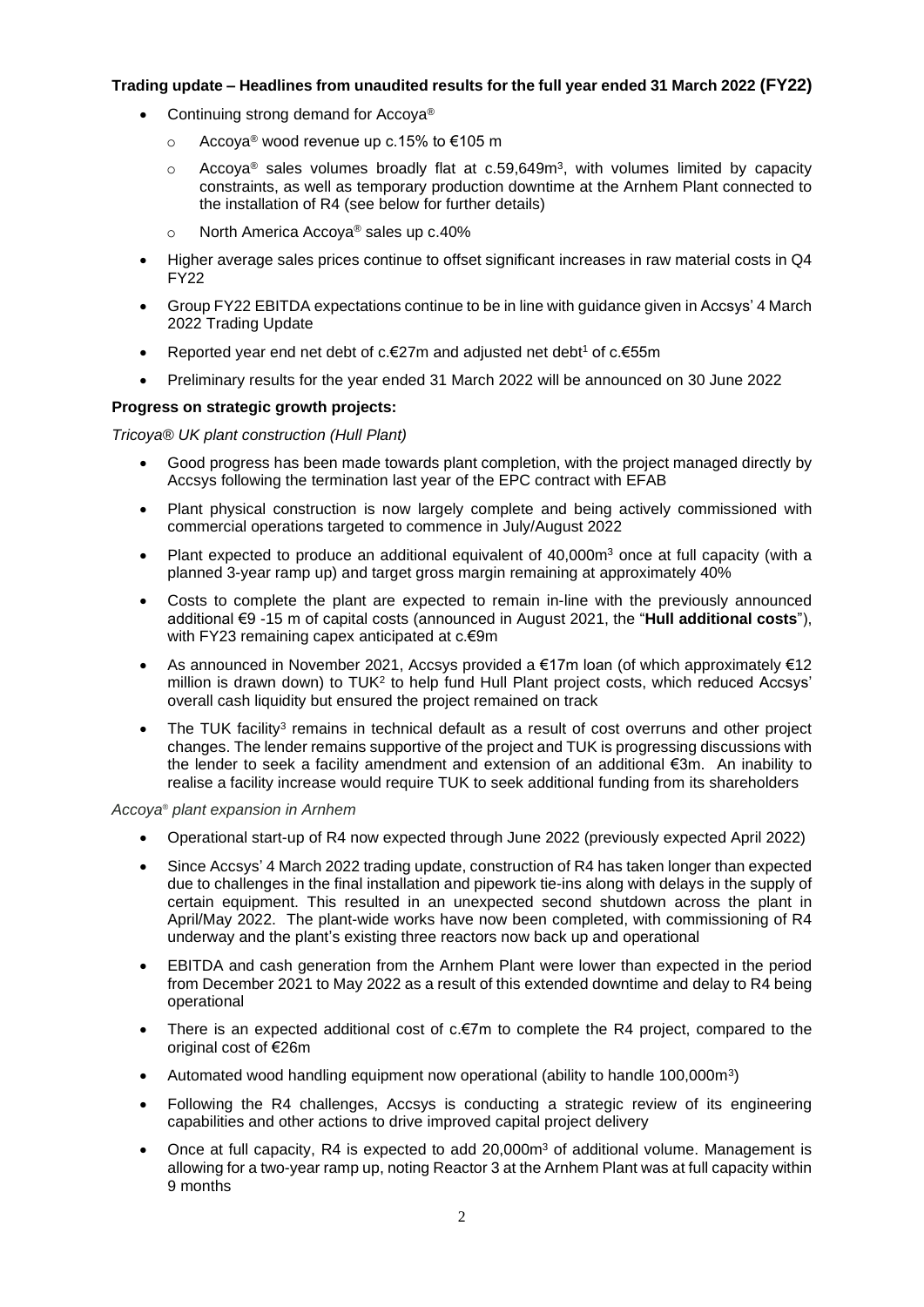• Once operational, Accsys continues to expect increased economies of scale at Arnhem from R4, with a target manufacturing margin of approximately 30%. Profit per  $m^3$  is targeted to grow over FY23, but may result in lower percentage gross margin given the expected sales mix and higher acetic acid prices

## *Accoya® USA plant joint venture*

- Good progress in line with expectations, with the project targeted to deliver an IRR of over 20%
- Ground was broken in April 2022 with Eastman leading construction project management. An EPC contractor is on site, under a fixed price cap mechanism contract, providing some insulation from cost inflation
- The plant has an anticipated total project cost of approximately US\$136m (c.€120m), split between Accsys and Eastman (60:40), with US\$70m of project cost being funded through an eight-year term loan from First Horizon Bank
- Anticipated 2-year construction timeline, with 43,000m<sup>3</sup> of capacity once fully operational and the wider site has the potential for up to 8 reactors, or  $>160,000$ m<sup>3</sup> capacity per annum in total
- As announced on 4 March 2022, the project financing required Accsys to utilise some of its RCF facility to support a letter of credit to the project's principal lender, First Horizon Bank. The Group utilised a further £5m of its RCF in April 2022 and the RCF is now fully drawn

# **Current trading and outlook**

The Company continues to see strong demand for Accoya<sup>®</sup> and Tricoya<sup>®</sup>, significantly in excess of capacity. Strong customer demand together with increases in the average sales price has enabled Accsys to continue to counteract higher raw material costs, with further sales price increases expected in June 2022 to address incremental cost pressures. Accsys has introduced an energy price premium earlier this month, to further mitigate inflationary pressures and offset the effects of volatile gas prices which impact its acetyl raw material cost (a key input cost for the Group).

As at 30 April 2022, the Group's adjusted<sup>4</sup> cash balance was approximately  $\epsilon$ 8m.

The Group's cash headroom has been impacted by a combination of factors. These include:

- macroeconomic dynamics, which have increased pressure on working capital, particularly the need for high inventory and increased acetyl price volatility
- the previously announced Hull additional costs
- costs and lower cash generation due to an unplanned delay in the fourth reactor project and temporary halting of production at the Arnhem Plant in April / May 2022

Consequently, the Board believes it is appropriate to strengthen the balance sheet through the proposed Issue, particularly given that FY23 will be a pivotal year for growth.

# **Rationale for the Issue**

The proceeds of the Issue will be used to strengthen Accsys' balance sheet, resulting in improved liquidity and covenant headroom during more volatile economic conditions as the Company invests to deliver future growth. Currently c.€200m of capital has been committed to projects under management (with a total project capex investment of €57m falling in FY23, which includes €35m of cash due to be allotted to the Accoya® USA JV investment). As set out under 'Current Trading and Outlook' above, the Group's cash headroom has been adversely impacted despite current tight management of the working capital position. The proceeds of the Issue are intended to be used to fund the following:

- c.€7m will be used to fund the additional cost of R4 at Arnhem; and
- c.€13m will be used for improving the Company's liquidity and working capital position, including to:
	- $\circ$  address the funding shortfall for the previously announced Hull additional costs,
	- $\circ$  provide contingency as the Company manages its investment programme in significant projects during the key period of FY23, and
	- $\circ$  manage supply chain volatility, increased logistics costs, higher inventory and acetyls cost variances.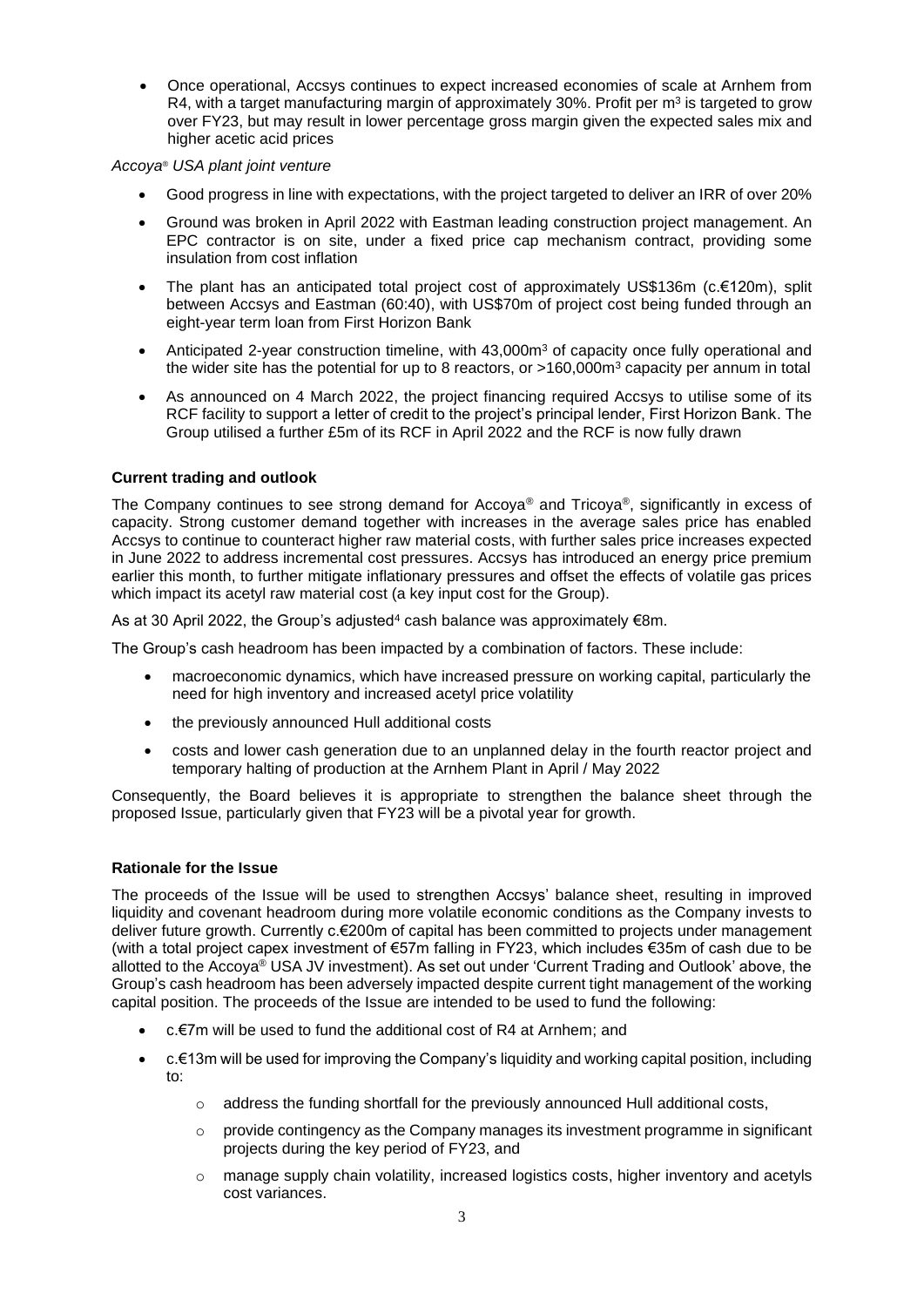As noted above, Accsys Directors Stephen Odell, Chairman, Rob Harris, CEO and Nick Meyer, NED, have confirmed their intention to participate in the Issue.<sup>5</sup>

If the Issue were not to go ahead, the Company would have very limited cash headroom. While management believes it could mitigate any potential covenant issues in its principal banking facilities, this cannot be guaranteed. Accsys would need to manage cash carefully so as to prioritise liquidity over growth investment, which would likely adversely impact Accsys' future prospects and growth ambitions and increase the potential for an emphasis of matter in the Company's FY22 audited accounts.

### **Timetable and structure of the Issue**

The Board has consulted with a number of the Company's shareholders ahead of the release of this Announcement, including on the rationale for, and the structure of, the Issue. The structure has been chosen as it minimises time to completion and use of management time during an important period for the Company. The directors believe that the Issue is in the best interests of shareholders, as well as wider stakeholders in the Group.

Application will be made for the New Ordinary Shares to be admitted to trading on the AIM market of London Stock Exchange plc and Euronext Amsterdam ("**Admission**"). No prospectus is required in respect of the Issue and no prospectus or similar document will be published in connection with the Issue. Admission is expected to take place on or before start of trading on 30 May 2022 and settlement of the New Ordinary Shares is expected to take place on the same date. The Issue is conditional, among other things, upon Admission becoming effective and the Placing Agreement not being terminated in accordance with its terms. Appendix II sets out further information relating to the Bookbuild and the terms and conditions of the Issue. By choosing to participate in the Issue and by making an oral or written offer to acquire New Ordinary Shares, Placees will be deemed to have read and understood this Announcement in its entirety (including the Appendices) and to be making a legally binding offer on, and subject to, the terms and conditions in it, and to be providing the representations, warranties and acknowledgements contained in Appendix II.

## **Notes:**

- **1.** Excludes US\$31m committed for investment into Accoya® USA JV in Q1 FY23 and includes both the De Engh Convertible and corresponding restricted cash held by ABN AMRO (see details described in the 4 March 2022 USA JV Announcement)
- **2.** Tricoya UK Limited ("**TUK**") is Accsys' joint venture in relation to the Hull plant in which Accsys is the largest shareholder (through its shareholding in Tricoya Technologies Limited)
- **3.** The TUK facility is a project debt facility with NatWest (€17m facility, of which approximately €14.5m has been drawn down and approximately €2.5m remains undrawn). The facility term runs to March 2023
- **4.** Cash balance adjusted to exclude US\$31m committed for investment into Accoya® USA JV in Q1 FY23 and restricted cash
- **5.** Given the benefit which the Company would obtain from these Directors participating in the Issue and the Company not being in a MAR closed period as at the date of this Announcement, the non-participating directors of the Company have considered and approved the participation in the Subscription by Stephen Odell, Rob Harris and Nick Meyer for the purposes of the Company's share dealing policy

# **For further information, please contact:**

| <b>Accsys Technologies PLC</b><br>Sarah Ogilvie, Investor Relations | ir@accsysplc.com     |
|---------------------------------------------------------------------|----------------------|
| <b>Numis Securities Limited (London)</b>                            |                      |
| Nominated Adviser, Joint Bookrunner and Joint                       |                      |
| <b>Broker</b>                                                       | +44 (0) 20 7260 1000 |
| Oliver Hardy (NOMAD), Ben Stoop, Hannah Boros                       |                      |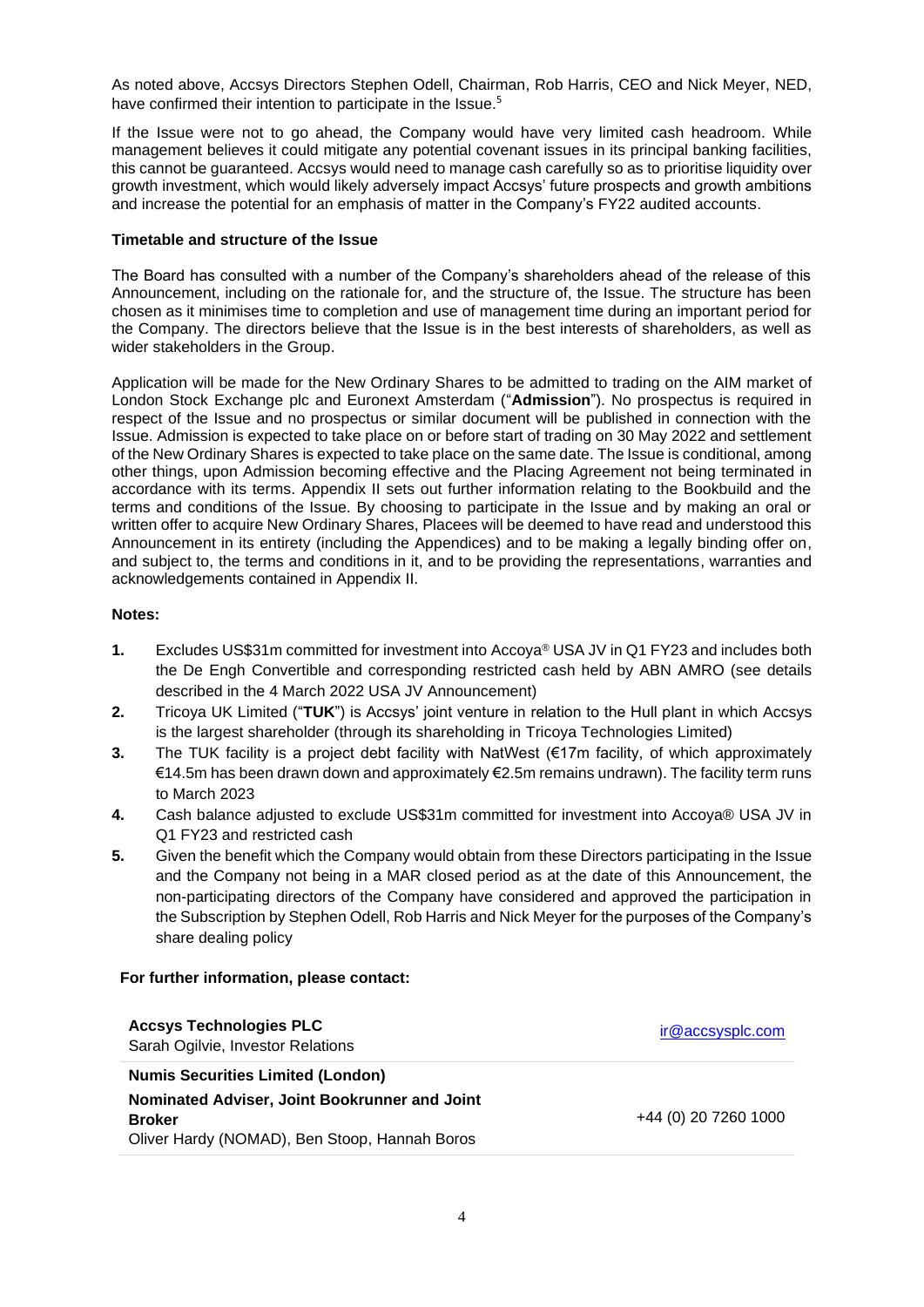| <b>Investec Bank plc (London)</b>                                                  |                      |
|------------------------------------------------------------------------------------|----------------------|
| Joint Bookrunner and Joint Broker<br>Carlton Nelson, Alex Wright, Harry Hargreaves | +44 (0) 20 7597 5970 |
| ABN AMRO Bank N.V. (Amsterdam)                                                     |                      |
| <b>Joint Bookrunner</b>                                                            | +31 20 344 2000      |
| Dennis van Helmond, Diederik Berend                                                |                      |
| <b>FTI Consulting (UK)</b>                                                         |                      |
| Matthew O'Keeffe, Alex Le May                                                      | +44 (0) 20 3727 1340 |

Current or potential investors in Accsys are reminded of the non-exhaustive summary of the principal risks facing the Group set out on pages 37 to 45 of the Company's annual report for FY21, as well as those described elsewhere in this announcement.

#### **IMPORTANT NOTICES**

This announcement including its appendices (the "**Announcement**") and the information contained in it is not for publication, release, transmission distribution or forwarding, in whole or in part, directly or indirectly, in or into the United States, Australia, Canada, Japan, Switzerland or the Republic of South Africa or any other jurisdiction in which publication, release or distribution would be unlawful. This Announcement is for information purposes only and does not constitute an offer to sell or issue, or the solicitation of an offer to buy, acquire or subscribe for shares in the capital of the Company in the United States, Australia, Canada, Japan, Switzerland or the Republic of South Africa or any other state or jurisdiction. This Announcement has not been approved by the FCA, the London Stock Exchange or the AFM. Any failure to comply with the restrictions set out in this Announcement may constitute a violation of the securities laws of such jurisdictions.

The New Ordinary Shares have not been and will not be registered under the US Securities Act or under the securities law or with any securities regulatory authority of any state or other jurisdiction of the United States and may not be offered, sold, pledged, taken up, exercised, resold, renounced, transferred or delivered, directly or indirectly, in or into the United States absent registration under the US Securities Act, except pursuant to an exemption from, or in a transaction not subject to, the registration requirements of the US Securities Act and in compliance with any applicable securities laws of any state or other jurisdiction of the United States. The New Ordinary Shares are being offered and sold outside of the United States in offshore transactions in accordance with Regulation S under the US Securities Act. The New Ordinary Shares have not been approved, disapproved or recommended by the U.S. Securities and Exchange Commission, any state securities commission in the United States or any other U.S. regulatory authority, nor have any of the foregoing authorities passed upon or endorsed the merits of the offering of the New Ordinary Shares. Subject to certain exceptions, the securities referred to herein may not be offered or sold in the United States, Australia, Canada, Japan, Switzerland or the Republic of South Africa or to, or for the account or benefit of, any national, resident or citizen of the United States, Australia, Canada, Japan, Switzerland or the Republic of South Africa.

No public offering of securities is being made in the United States, the United Kingdom or elsewhere.

All offers of New Ordinary Shares will be made pursuant to an exemption under the EU Prospectus Regulation and the UK Prospectus Regulation (as applicable) from the requirement to produce a prospectus. This Announcement is being distributed to persons in the United Kingdom only in circumstances in which section 21(1) of FSMA does not apply.

No prospectus will be made available in connection with the Placing and no such prospectus is required (in accordance with the EU Prospectus Regulation or the UK Prospectus Regulation) to be published. This Announcement and the terms and conditions set out herein are for information purposes only. The Placing is directed only at persons who are: (a) if in a member state of the European Economic Area, persons who are qualified investors within the meaning of article 2(e) of the EU Prospectus Regulation; (b) if in the United Kingdom, persons who (i) are "investment professionals" specified in article 19(5) of the Financial Services and Markets Act 2000 (Financial Promotion) Order 2005 (the "**Order**") and/or (ii) fall within article 49(2)(a) to (d) of the Order (and only where the conditions contained in those articles have been, or will at the relevant time be, satisfied), and, in each case, who are also qualified investors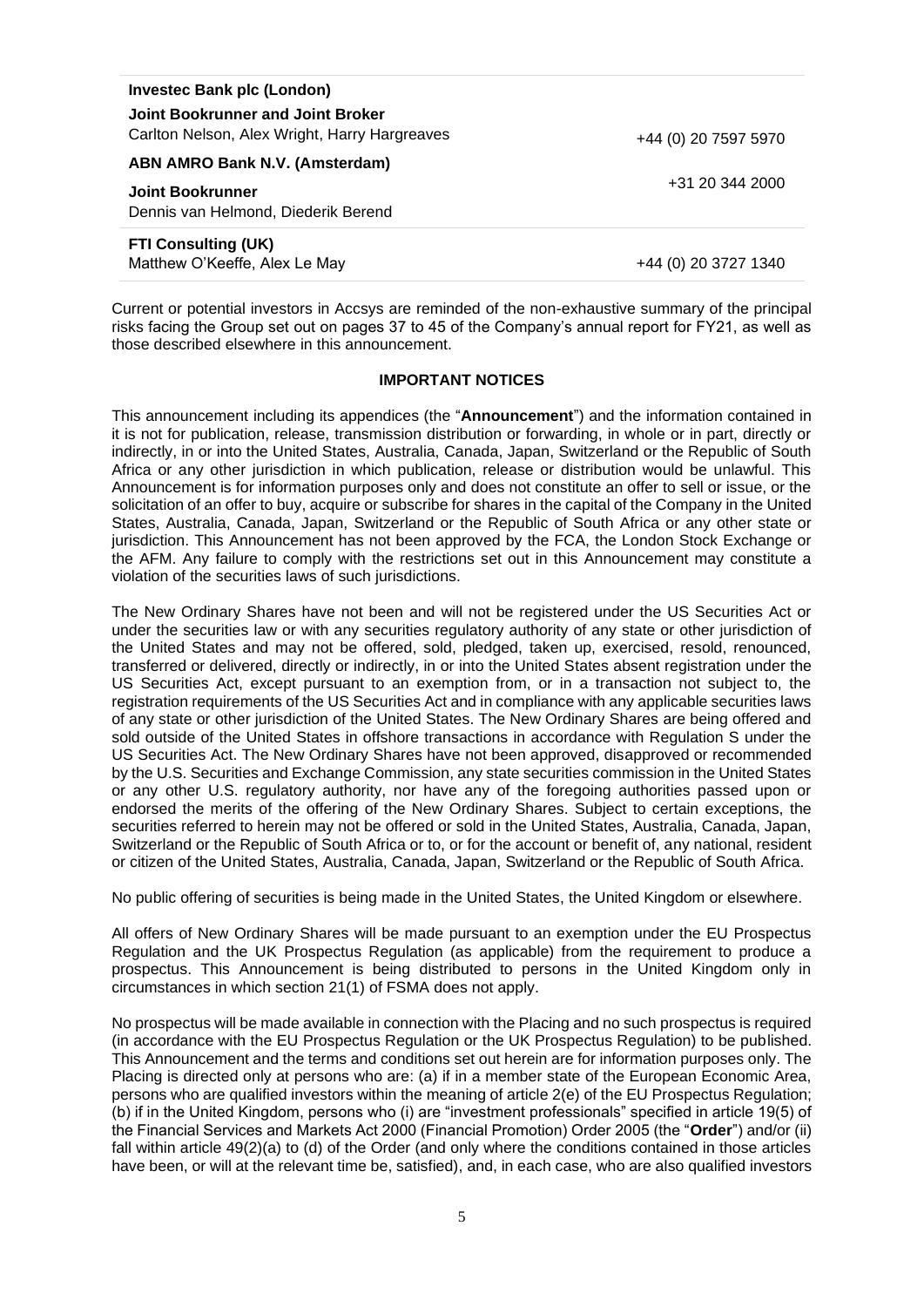within the meaning of article 2 of the UK Prospectus Regulation; or (c) persons to whom it may otherwise be lawfully communicated (all such persons together being referred to as "**Relevant Persons**").

This Announcement and the terms and conditions set out herein must not be acted on or relied on by persons who are not Relevant Persons. Persons distributing this Announcement must satisfy themselves that it is lawful to do so. Any investment or investment activity to which this Announcement and the terms and conditions set out herein relates is available only to Relevant Persons and will be engaged in only with Relevant Persons. This Announcement does not itself constitute an offer for sale or subscription of any securities in Accsys.

The contents of this Announcement are not to be construed as legal, business, financial or tax advice. Each investor or prospective investor should consult his, her or its own legal adviser, business adviser, financial adviser or tax adviser for legal, financial, business or tax advice. The contents of this Announcement have not been reviewed by any regulatory authority in the United Kingdom or elsewhere. Each Shareholder or prospective Shareholder is advised to exercise caution in relation to the Issue.

This Announcement has been issued by, and is the sole responsibility of, the Company. No representation or warranty, express or implied, is or will be made as to, or in relation to, and no responsibility or liability is or will be accepted by any of the Joint Bookrunners, or by any of their respective partners, directors, officers, employees, advisers, consultants, affiliates or agents as to or in relation to, the accuracy, fairness or completeness of this Announcement or any other written or oral information made available to or publicly available to any interested party or its advisers, and any liability therefore is expressly disclaimed.

Neither the content of the Company's website nor any website accessible by hyperlinks on the Company's website is incorporated in, or forms part of, this Announcement.

#### **Notice to all investors**

Numis is authorised and regulated in the United Kingdom by the FCA. Investec is authorised by the Prudential Regulation Authority (the "**PRA**") and regulated in the United Kingdom by the PRA and the FCA. Investec Europe Limited (trading as Investec Europe), acting on behalf of Investec Bank plc in certain jurisdictions in the EEA, is regulated in Ireland by the Central Bank of Ireland. Numis, Investec and ABN AMRO are acting for Accsys and are acting for no one else in connection with the Issue and will not regard any other person (whether or not a recipient of this Announcement) as a client in relation to the Issue and will not be responsible to anyone other than Accsys for providing the protections afforded to their respective clients, nor for providing advice in connection with the Issue or any other matter, transaction or arrangement referred to herein.

Numis' responsibilities as the Company's nominated adviser under the AIM Rules for Nominated Advisers are owed solely to the London Stock Exchange and are not owed to the Company or to any Director or to any other person.

None of the information in this Announcement has been independently verified by any of the Joint Bookrunners or any of their respective partners, directors, officers, employees, advisers, consultants, agents or affiliates. Apart from the responsibilities and liabilities, if any, which may be imposed upon the Joint Bookrunners by FSMA, none of the Joint Bookrunners nor any of their subsidiary undertakings, affiliates or any of their directors, officers, employees, consultants, advisers or agents accept any responsibility or liability whatsoever (whether arising in tort, contract or otherwise) for the contents of the information contained in this Announcement (including, but not limited to, any errors, omissions or inaccuracies in the information or any opinions) or for any other statement made or purported to be made by or on behalf of any of the Joint Bookrunners or any of their respective partners, directors, officers, employees, advisers, consultants, agents or affiliates in connection with Accsys or the New Ordinary Shares or the Issue and nothing in this Announcement is, or shall be relied upon as, a promise or representation in this respect, whether as to the past or future. The Joint Bookrunners accept no liability or responsibility for any loss, costs or damage suffered or incurred howsoever arising, directly or indirectly, from any use of this Announcement or its content or otherwise in connection therewith or any acts or omissions by the Company. Each of the Joint Bookrunners and their subsidiary undertakings, affiliates or any of their directors, officers, employees, advisers and agents accordingly disclaims to the fullest extent permitted by law all and any responsibility and liability whether arising in tort, contract or otherwise (save as referred to above) which it might otherwise have in respect of this Announcement or any such statement and no representation, warranty, express or implied, is made by any of the Joint Bookrunners or any of their respective partners, directors, officers, employees, advisers,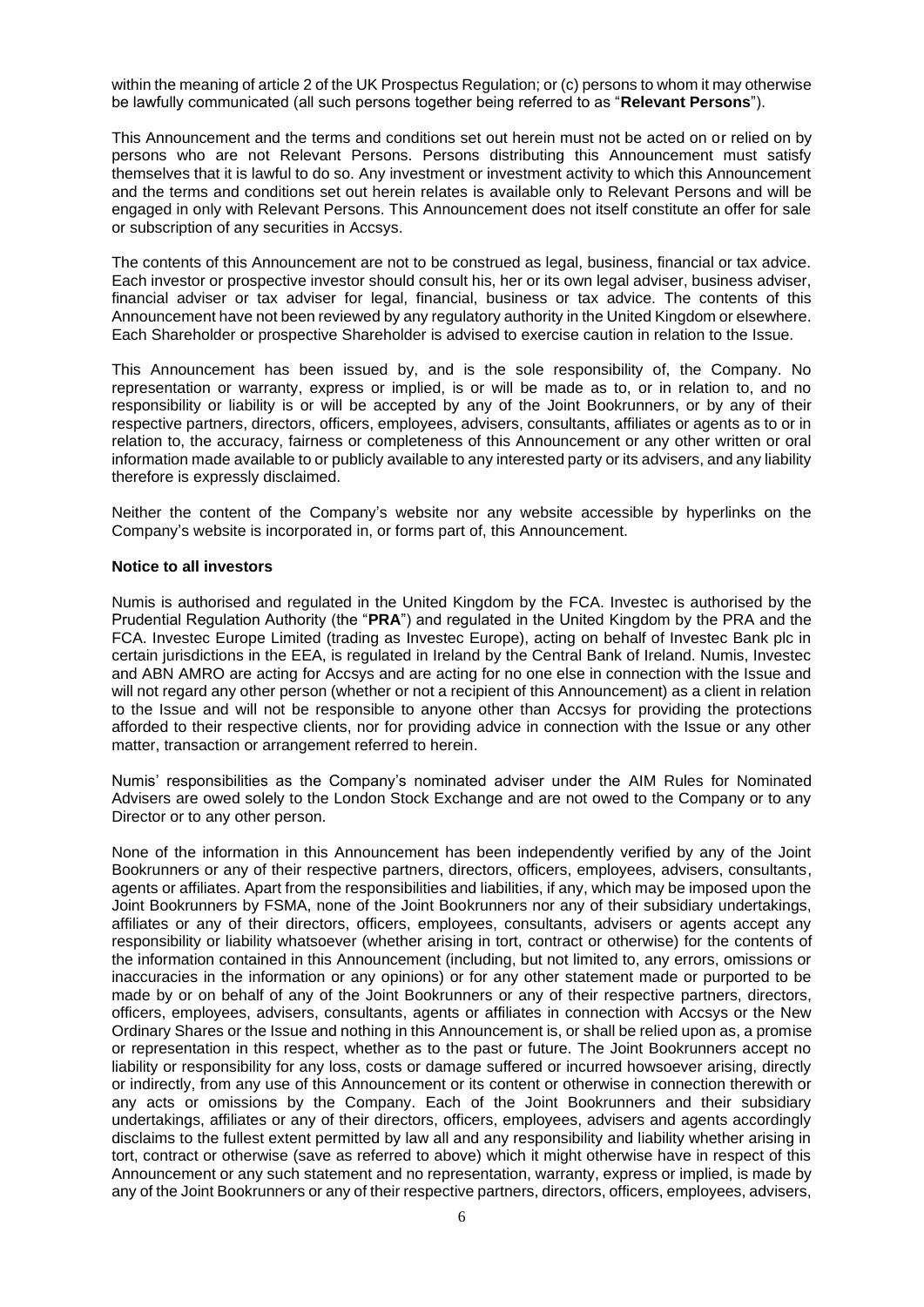consultants, agents or affiliates as to the accuracy, fairness, completeness or sufficiency of the information contained in this Announcement.

In connection with the Issue, the Joint Bookrunners and any of their affiliates, acting as investors for their own accounts, may subscribe for or purchase New Ordinary Shares as a principal position and in that capacity may retain, purchase, sell, offer to sell or otherwise deal for their own accounts in such New Ordinary Shares and other securities of the Company or related investments in connection with the Issue or otherwise. Accordingly, references to the New Ordinary Shares being offered, subscribed, acquired, placed or otherwise dealt in should be read as including any offer to, or subscription, acquisition, placing or dealing by the Joint Bookrunners and any of their affiliates acting as investors for their own accounts. In addition, the Joint Bookrunners or their affiliates may enter into financing arrangements and swaps in connection with which they or their affiliates may from time to time acquire, hold or dispose of New Ordinary Shares. The Joint Bookrunners have no intention to disclose the extent of any such investment or transactions otherwise than in accordance with any legal or regulatory obligations to do so.

### **Cautionary statement regarding forward-looking statements**

This Announcement contains certain "forward-looking statements". Words such as "believes", "anticipates", "estimates", "expects", "intends", "aims", "potential", "will", "would", "could", "considered", "likely", "estimate" and variations of these words and similar future or conditional expressions are intended to identify forward-looking statements but are not the exclusive means of identifying such statements. All statements other than statements of historical fact included in this Announcement are forward-looking statements. Forward-looking statements appear in a number of places throughout this Announcement and include statements regarding the Directors' or the Company's intentions, beliefs or current expectations concerning, among other things, operating results, financial condition, prospects, growth, expansion plans, strategies, the industry in which the Group operates and the general economic outlook.

By their nature, forward-looking statements involve risk and uncertainty because they relate to events and depend upon circumstances that may or may not occur in the future and are therefore based on current beliefs and expectations about future events. Forward-looking statements are not guarantees of future performance. Investors are therefore cautioned that a number of important factors could cause actual results or outcomes to differ materially from those expressed in any forward-looking statements.

Neither the Company, nor any member of the Group, nor any of the Joint Bookrunners undertakes any obligation to update or revise any of the forward-looking statements, whether as a result of new information, future events or otherwise, save in respect of any requirement under applicable law or regulation (including, without limitation, FSMA, the AIM Rules for Companies, UK MAR, the Dutch Financial Supervision Act and EU MAR).

# **FY22 figures and data**

This Announcement contains certain figures and data relating to the Group's trading and activities during FY22. All such figures and data have been prepared and presented on an estimated and unaudited basis and are subject to change as the Group's finance function and auditors continue their year end work.

### **Information to Distributors**

### **EU Product Governance Requirements**

Solely for the purposes of the product governance requirements contained within: (a) EU Directive 2014/65/EU on markets in financial instruments, as amended ("**MiFID II**"); (b) Articles 9 and 10 of Commission Delegated Directive (EU) 2017/593 supplementing MiFID II; and (c) local implementing measures (together, the "**MiFID II Product Governance Requirements**"), and disclaiming all and any liability, whether arising in tort, contract or otherwise, which any "manufacturer" (for the purposes of the MiFID II Product Governance Requirements) may otherwise have with respect thereto, the New Ordinary Shares have been subject to a product approval process, which has determined that the New Ordinary Shares are: (i) compatible with an end target market of retail investors and investors who meet the criteria of professional clients and eligible counterparties, each as defined in MiFID II; and (ii) eligible for distribution through all distribution channels as are permitted by MiFID II (the "**Target Market Assessment**"). Notwithstanding the Target Market Assessment, distributors should note that: the price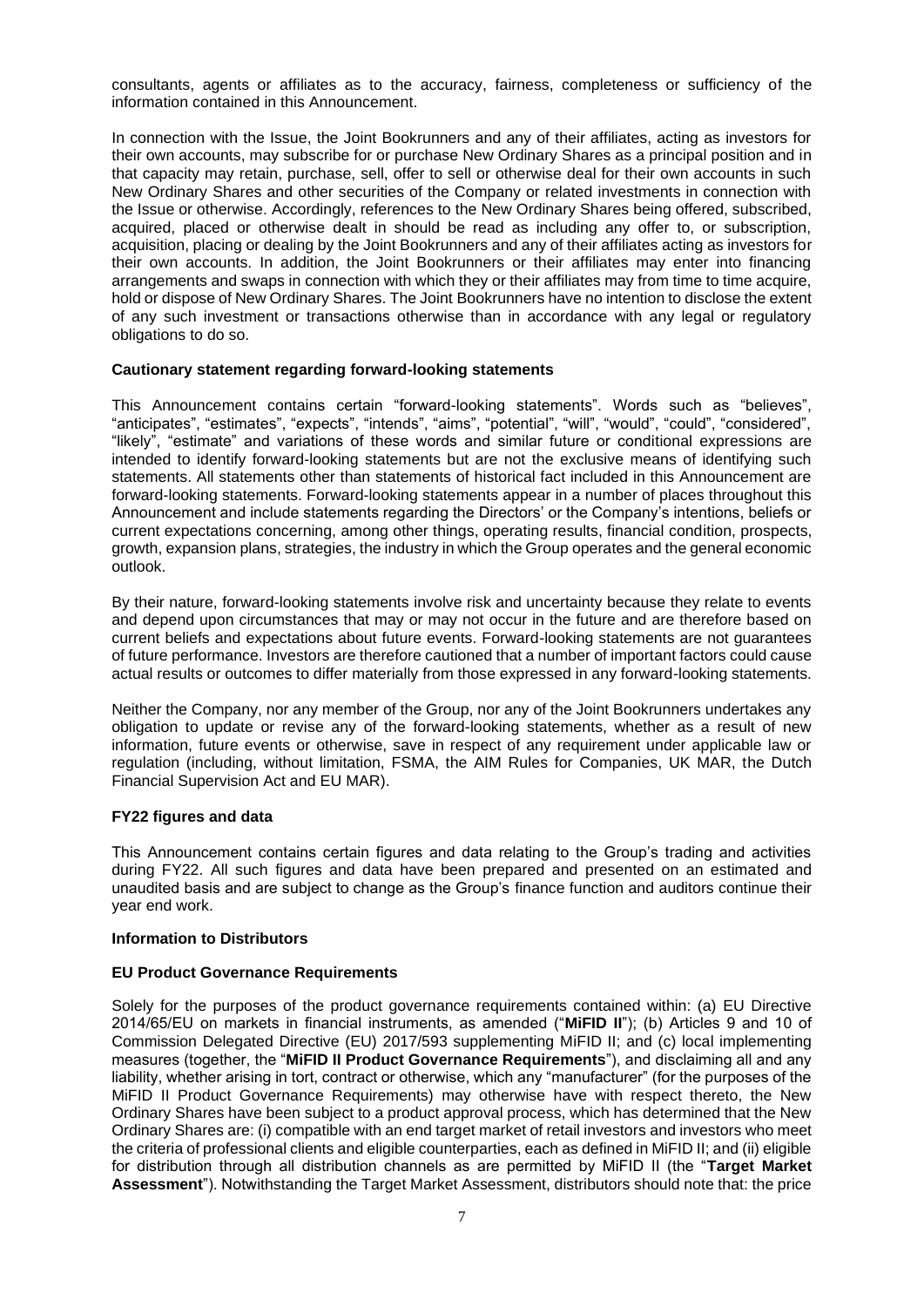of the New Ordinary Shares may decline and investors could lose all or part of their investment; the New Ordinary Shares offer no guaranteed income and no capital protection; and an investment in the New Ordinary Shares is compatible only with investors who do not need a guaranteed income or capital protection, who (either alone or in conjunction with an appropriate financial or other adviser) are capable of evaluating the merits and risks of such an investment and who have sufficient resources to be able to bear any losses that may result therefrom. The Target Market Assessment is without prejudice to the requirements of any contractual, legal or regulatory selling restrictions in relation to the Issue. Furthermore, it is noted that, notwithstanding the Target Market Assessment, the Joint Bookrunners will only procure investors who meet the criteria of professional clients and eligible counterparties.

For the avoidance of doubt, the Target Market Assessment does not constitute: (a) an assessment of suitability or appropriateness for the purposes of MiFID II; or (b) a recommendation to any investor or group of investors to invest in, or purchase, or take any other action whatsoever with respect to the New Ordinary Shares.

Each distributor is responsible for undertaking its own target market assessment in respect of the New Ordinary Shares and determining appropriate distribution channels.

# **UK Product Governance Requirements**

Solely for the purposes of the product governance requirements contained within the FCA Handbook Product Intervention and Product Governance Sourcebook (the "**UK Product Governance Rules**"), and disclaiming all and any liability, whether arising in tort, contract or otherwise, which any 'manufacturer' (for the purposes of the UK Product Governance Rules) may otherwise have with respect thereto, the New Ordinary Shares have been subject to a product approval process, which has determined that such New Ordinary Shares are: (i) compatible with an end target market of: (a) investors who meet the criteria of professional clients as defined in point (8) of Article 2(1) of Regulation (EU) No 600/2014 as it forms part of domestic UK law by virtue of the European Union (Withdrawal) Act 2018 and the European Union (Withdrawal Agreement) Act 2020; (b) eligible counterparties, as defined in the FCA Handbook Conduct of Business Sourcebook ("**COBS**"); and (c) retail clients who do not meet the definition of professional client under (b) or eligible counterparty per (c); and (ii) eligible for distribution through all distribution channels as are permitted by Directive 2014/65/EU (the "**UK target market assessment**"). Notwithstanding the UK target market assessment, distributors should note that: the price of the New Ordinary Shares may decline and investors could lose all or part of their investment; the New Ordinary Shares offer no guaranteed income and no capital protection; and an investment in the New Ordinary Shares is compatible only with investors who do not need a guaranteed income or capital protection, who (either alone or in conjunction with an appropriate financial or other adviser) are capable of evaluating the merits and risks of such an investment and who have sufficient resources to be able to bear any losses that may result therefrom. The UK target market assessment is without prejudice to the requirements of any contractual, legal or regulatory selling restrictions in relation to the Placing. Furthermore, it is noted that, notwithstanding the UK target market assessment, the Joint Bookrunners will only procure investors who meet the criteria of professional clients and eligible counterparties. For the avoidance of doubt, the UK target market assessment does not constitute: (a) an assessment of suitability or appropriateness for the purposes of COBS 9A and COBS 10A, respectively; or (b) a recommendation to any investor or group of investors to invest in, or purchase or take any other action whatsoever with respect to the New Ordinary Shares.

Each distributor is responsible for undertaking its own UK target market assessment in respect of the New Ordinary Shares and determining appropriate distribution channels.

### **Market Abuse Regulation**

This Announcement contains inside information for the purposes of EU MAR and UK MAR (together, "**MAR**"). In addition, market soundings (as defined in MAR) were taken in respect of the matters contained in this Announcement, with the result that certain persons became aware of such inside information as permitted by MAR. That inside information is set out in this Announcement and has been disclosed as soon as possible in accordance with paragraph 7 of article 17 of both EU MAR and UK MAR. Upon the publication of this Announcement, the inside information is now considered to be in the public domain and such persons shall therefore cease to be in possession of inside information in relation to the Company and its securities.

The person responsible for making this Announcement on behalf of Accsys is Nick Hartigan, General Counsel & Company Secretary.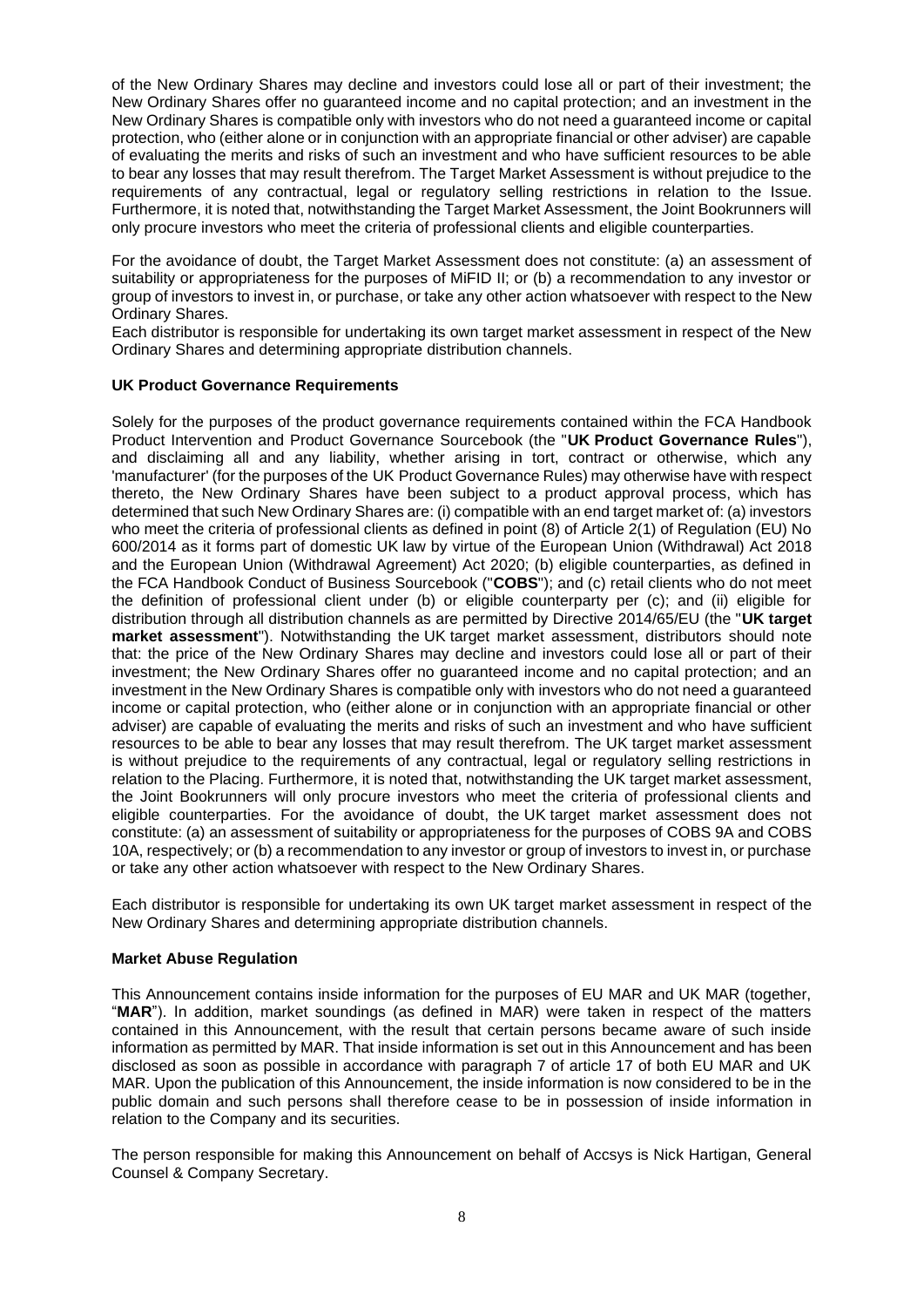# **APPENDIX I DEFINITIONS**

In addition to the terms defined elsewhere in this Announcement, the following definitions apply throughout this Announcement (unless the context otherwise requires):

| "4 March 2022 Trading Update"     | the trading update issued by the Company on 4 March<br>2022;                                                                                                                                                                                                  |
|-----------------------------------|---------------------------------------------------------------------------------------------------------------------------------------------------------------------------------------------------------------------------------------------------------------|
| "4 March 2022 US JV Announcement" | the RNS announcement issued by the Company on 4<br>March 2022 confirming that a final investment decision had<br>been made with respect to the Accoya® USA JV;                                                                                                |
| "ABN AMRO"                        | ABN AMRO Bank N.V.;                                                                                                                                                                                                                                           |
| "Accoya <sup>®</sup> USA JV"      | Accoya USA LLC, a joint venture company between Accsys<br>and Eastman;                                                                                                                                                                                        |
| "Admission"                       | the admission of the New Ordinary Shares to listing and<br>trading on Euronext Amsterdam and to trading on AIM;                                                                                                                                               |
| "AFM"                             | the Dutch Authority for the Financial Markets (Stichting<br>Autoriteit Financiële Markten);                                                                                                                                                                   |
| "AIM"                             | AIM, a market operated by the London Stock Exchange;                                                                                                                                                                                                          |
| "AIM Rules for Companies"         | the rules published by the London Stock Exchange<br>governing admission to AIM and the regulation of<br>companies whose securities are admitted to trading on AIM<br>(including any guidance notes), as each may be amended<br>or reissued from time to time; |
| "Arnhem Plant"                    | the Group's Accoya <sup>®</sup> production facility in Arnhem, the<br>Netherlands;                                                                                                                                                                            |
| "Board" or "Directors"            | the directors of the Company at the date of this<br>Announcement;                                                                                                                                                                                             |
| "Bookbuild"                       | the accelerated bookbuild to be launched immediately<br>following release of this Announcement;                                                                                                                                                               |
| "CJA"                             | the Criminal Justice Act 1993;                                                                                                                                                                                                                                |
| "Companies Act"                   | the Companies Act 2006 of England and Wales;                                                                                                                                                                                                                  |
| "Company" or "Accsys"             | Accsys Technologies PLC;                                                                                                                                                                                                                                      |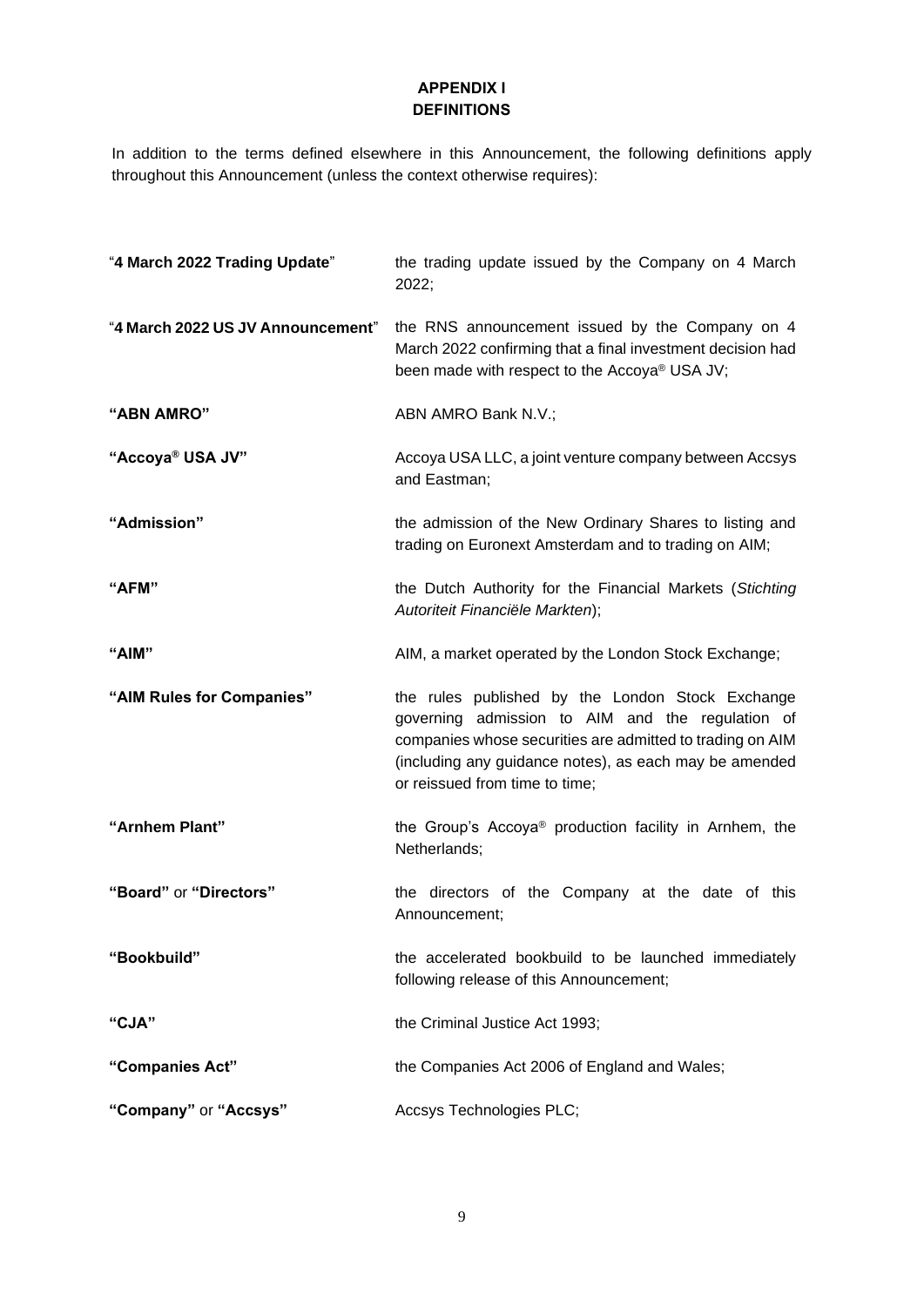| "CREST"                                   | the United Kingdom paperless share settlement system<br>and system for the holding of shares in uncertificated form<br>in respect of which Euroclear UK is the operator;                                          |
|-------------------------------------------|-------------------------------------------------------------------------------------------------------------------------------------------------------------------------------------------------------------------|
| "Data Protection Law"                     | applicable data protection legislation and regulations;                                                                                                                                                           |
| "De Engh Convertible"                     | the $€10$ million convertible loan agreement between the<br>Company and De Engh BV dated 3 March 2022;                                                                                                            |
| "Eastman"                                 | Eastman Chemical Company;                                                                                                                                                                                         |
| "EEA"                                     | the European Economic Area;                                                                                                                                                                                       |
| "EU"                                      | the European Union;                                                                                                                                                                                               |
| "EU MAR"                                  | the EU Market Abuse Regulation (Regulation (EU)<br>596/2014), together with any related implementing<br>legislation;                                                                                              |
| "EU Prospectus Regulation"                | the EU Prospectus Regulation<br>(Regulation<br>(EU)<br>2017/1129), together with any related implementing<br>legislation;                                                                                         |
| "Euroclear Nederland"                     | Nederlands Centraal Instituut voor Giraal Effectenverkeer<br>B.V.;                                                                                                                                                |
| "Euroclear UK"                            | Euroclear UK & Ireland Limited, the operator of CREST;                                                                                                                                                            |
| "Euronext Amsterdam"                      | Euronext Amsterdam N.V. or the regulated market<br>operated by Euronext Amsterdam N.V. (as the context<br>requires);                                                                                              |
| "Exchange Information"                    | any information previously or subsequently published by or<br>on behalf of the Company, including, without limitation, any<br>information required to be published by the Company<br>pursuant to applicable laws; |
| "Financial Conduct Authority" or<br>"FCA" | the Financial Conduct Authority of the UK;                                                                                                                                                                        |
| "FSMA"                                    | Financial Services and Markets Act 2000 (as<br>the<br>amended);                                                                                                                                                   |
| "FY21"                                    | the twelve months ending 31 March 2021;                                                                                                                                                                           |
| "FY22"                                    | the twelve months ending 31 March 2022;                                                                                                                                                                           |
| "FY23"                                    | the twelve months ending 31 March 2023;                                                                                                                                                                           |
| "Group"                                   | Accsys and its existing subsidiary undertakings (and,<br>where the context permits, each of them);                                                                                                                |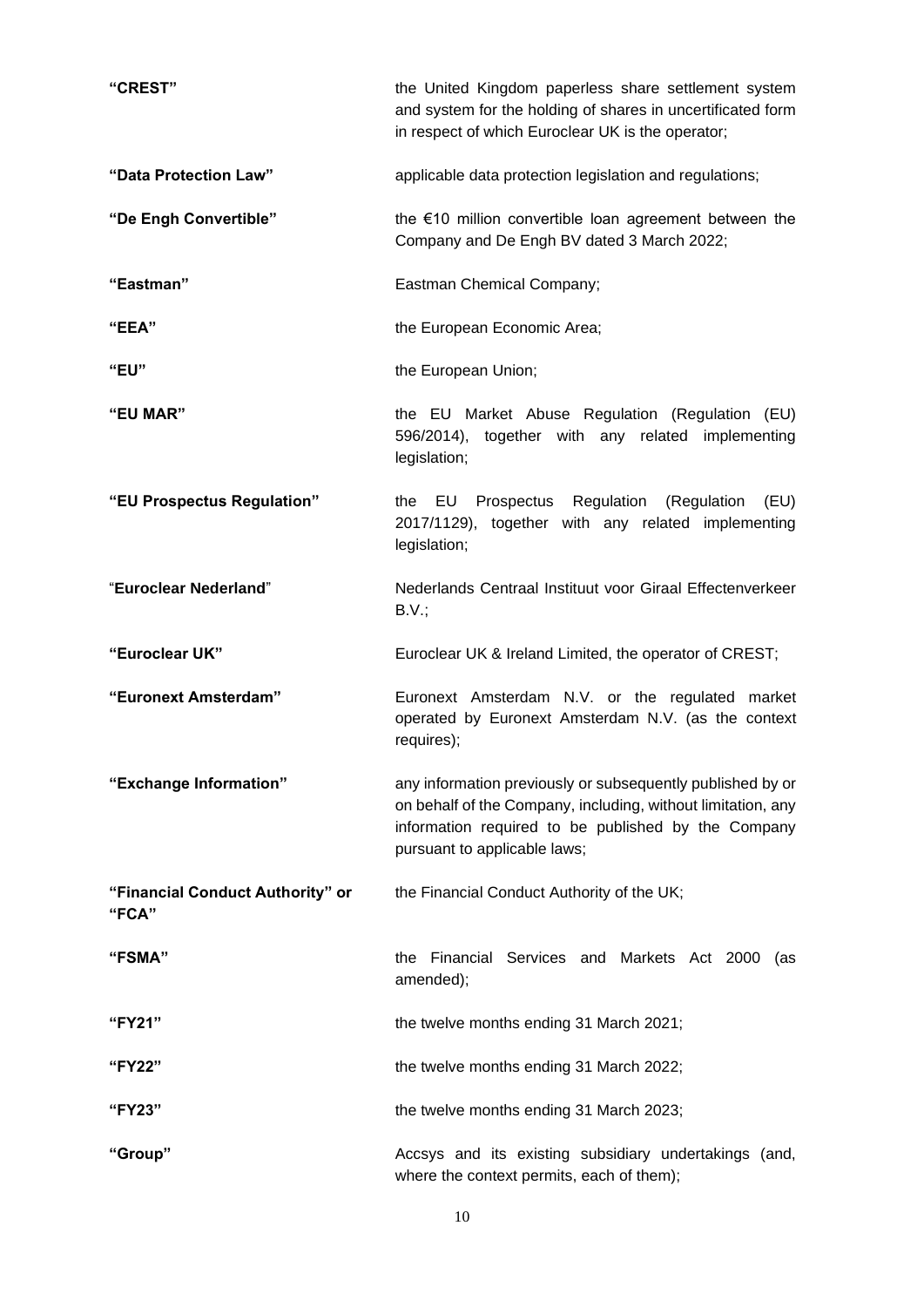| "Hull Plant"                                                 | the Tricoya <sup>®</sup> wood chip acetylation plant currently being<br>built at the Saltend Chemical Park in Hull;                                              |
|--------------------------------------------------------------|------------------------------------------------------------------------------------------------------------------------------------------------------------------|
| "Investec"                                                   | Investec Bank plc;                                                                                                                                               |
| "Issue"                                                      | together, the Placing and the Subscription;                                                                                                                      |
| "Issue Price"                                                | the single price per share payable by Placees, pursuant to<br>the Placing, and Directors, pursuant to the Subscription;                                          |
| "JerseyCo"                                                   | Ray Implementation Limited, a subsidiary of the Company<br>incorporated in Jersey;                                                                               |
| "Joint Bookrunners"                                          | Numis, Investec and ABN AMRO;                                                                                                                                    |
| "London Stock Exchange"                                      | London Stock Exchange plc;                                                                                                                                       |
| "MAR"                                                        | UK MAR and EU MAR, as applicable;                                                                                                                                |
| "MiFID II"                                                   | EU<br>Directive 2014/65/EU on markets<br>financial<br>in.<br>instruments, as amended;                                                                            |
| "MiFID<br>Ш<br><b>Product</b><br>Governance<br>Requirements" | (a) MiFID II; (b) Articles 9 and 10 of Commission Delegated<br>Directive (EU) 2017/593 supplementing MiFID II; and (c)<br>local implementing measures, together; |
| "New Ordinary Shares"                                        | the new Ordinary Shares to be issued pursuant to the<br>Issue;                                                                                                   |
| "Numis" or "Nominated Adviser"                               | Numis Securities Limited;                                                                                                                                        |
| "Order"                                                      | the Financial Services And Markets Act 2000 (Financial<br>Promotion) Order 2005;                                                                                 |
| "Ordinary Shares"                                            | the ordinary shares of 0.05 euro cents each in the capital<br>of Accsys;                                                                                         |
| "Placee"                                                     | any person who has agreed to subscribe for Placing Shares<br>pursuant to the Placing;                                                                            |
| "Placing"                                                    | the placing of New Ordinary Shares with Placees subject<br>to, and in accordance with, the terms and conditions set out<br>in Appendix II to this Announcement;  |
| "Placing Agreement"                                          | the agreement dated 25 May 2022 between the Company<br>and the Joint Bookrunners relating to the Issue;                                                          |
| "Placing Price"                                              | the single price per share payable by Placees under the<br>terms and conditions set out in Appendix II hereto,<br>expected to be 145 euro cents (123 pence);     |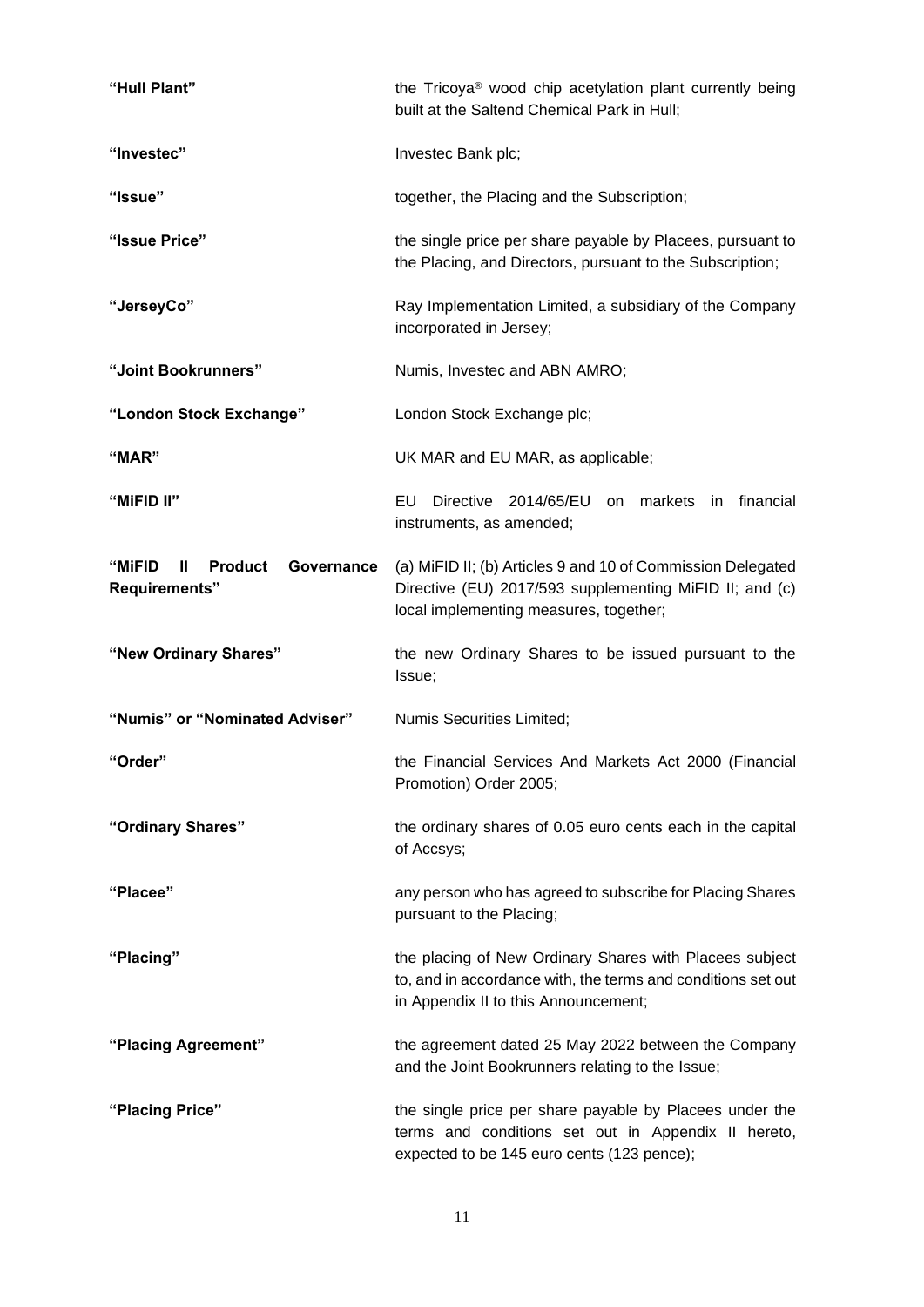| "Placing Results"                                                 | the results of the Placing, to be released promptly following<br>completion of the Bookbuild;                                                                                                     |
|-------------------------------------------------------------------|---------------------------------------------------------------------------------------------------------------------------------------------------------------------------------------------------|
| "Placing Shares"                                                  | the New Ordinary Shares which are the subject of the<br>Placing;                                                                                                                                  |
| "R4"                                                              | the fourth reactor at the Arnhem Plant;                                                                                                                                                           |
| "RCF"                                                             | the Group's revolving credit facility;                                                                                                                                                            |
| "Registrar"                                                       | the Company's registrars;                                                                                                                                                                         |
| "Regulation S"                                                    | Regulation S under the US Securities Act;                                                                                                                                                         |
| "Relevant Persons" and "Qualified<br>Investors" and related terms | has the meaning given to it in Appendix II;                                                                                                                                                       |
| "Restricted Territory"                                            | United States, Canada, Australia, South Africa, Japan,<br>Switzerland, New Zealand and any other jurisdiction where<br>the extension or availability of the Issue would breach<br>applicable law; |
| <b>"RIS"</b>                                                      | a regulatory information service;                                                                                                                                                                 |
| "Shareholder"                                                     | a holder of Ordinary Shares;                                                                                                                                                                      |
| "Subscription"                                                    | the potential subscription for New Ordinary Shares by<br>certain of the Directors as part of the Issue;                                                                                           |
| "Target Market Assessment"                                        | the MiFID II target market assessment undertaken by the<br>Joint Bookrunners;                                                                                                                     |
| "Terms of Sale"                                                   | the terms of sale to be signed under the Placing Agreement<br>following completion of the Bookbuild;                                                                                              |
| "TUK"                                                             | Tricoya UK Limited;                                                                                                                                                                               |
| "UK" or "United Kingdom"                                          | the United Kingdom of Great Britain and Northern Ireland;                                                                                                                                         |
| "UK MAR"                                                          | the EU MAR, as it forms part of retained EU law as defined<br>in the European Union (Withdrawal) Act 2018;                                                                                        |
| "UK Prospectus Regulation"                                        | the EU Prospectus Regulation, as it forms part of retained<br>EU law as defined in the European Union (Withdrawal) Act<br>2018;                                                                   |
| "US" or "United States"                                           | the United States of America, its possessions and<br>territories, any state of the United States of America and<br>the District of Columbia; and                                                  |
| "US Securities Act"                                               | the United States Securities Act of 1933, as amended.                                                                                                                                             |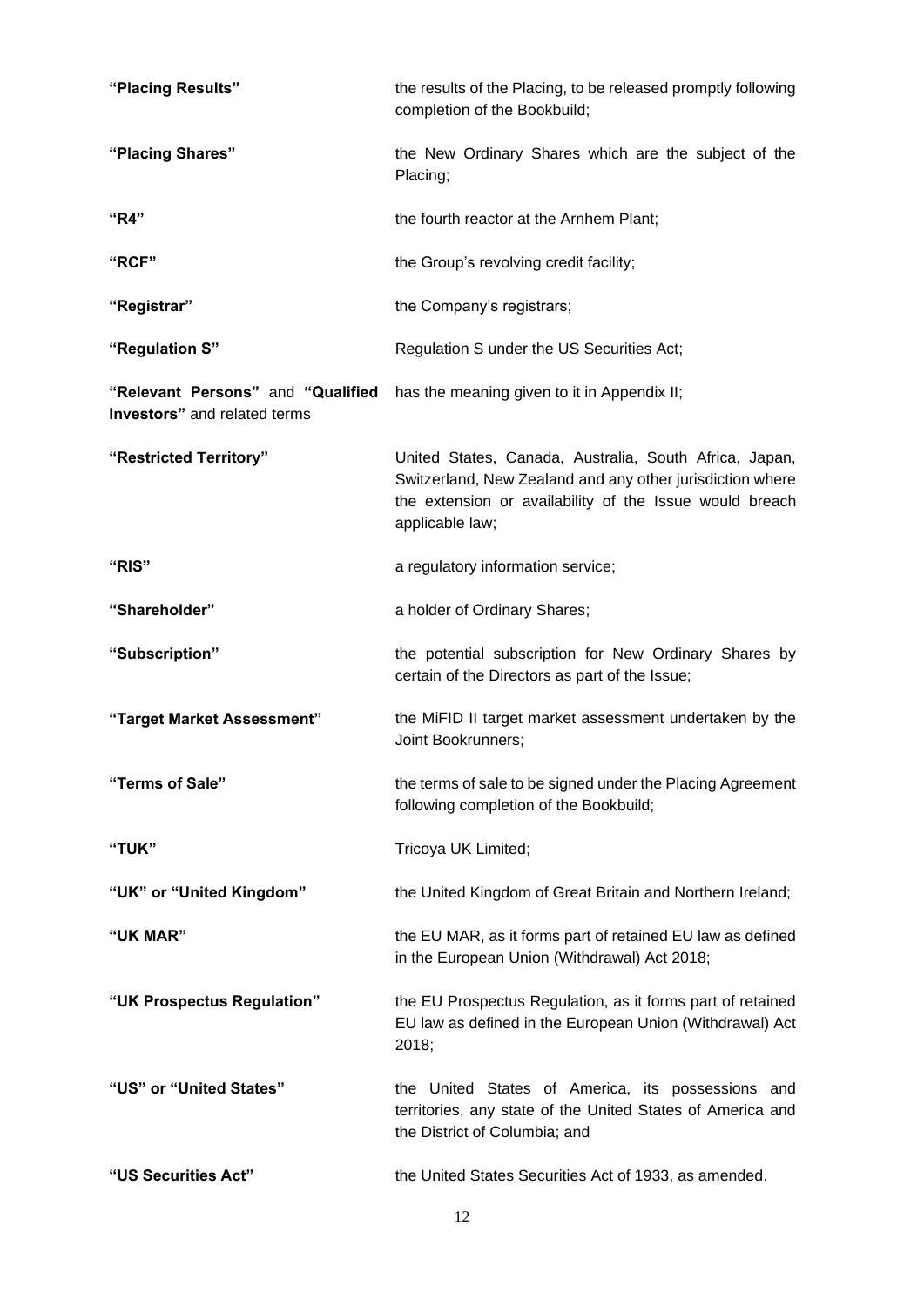### **APPENDIX II**

### **TERMS AND CONDITIONS OF THE PLACING**

### **IMPORTANT INFORMATION ON THE PLACING FOR INVITED PLACEES ONLY**

MEMBERS OF THE PUBLIC ARE NOT ELIGIBLE TO TAKE PART IN THE PLACING (AS DEFINED BELOW). THIS ANNOUNCEMENT AND THE TERMS AND CONDITIONS SET OUT IN THIS APPENDIX (TOGETHER, THE "**ANNOUNCEMENT**") ARE FOR INFORMATION PURPOSES ONLY AND ARE DIRECTED ONLY AT PERSONS WHOSE ORDINARY ACTIVITIES INVOLVE THEM IN ACQUIRING, HOLDING, MANAGING AND DISPOSING OF INVESTMENTS (AS PRINCIPAL OR AGENT) FOR THE PURPOSES OF THEIR BUSINESS AND WHO HAVE PROFESSIONAL EXPERIENCE IN MATTERS RELATING TO INVESTMENTS AND ARE: (A) IF IN A MEMBER STATE OF THE EUROPEAN ECONOMIC AREA (THE "**EEA**"), PERSONS WHO ARE QUALIFIED INVESTORS ("**EU QUALIFIED INVESTORS**") WITHIN THE MEANING OF ARTICLE 2(E) OF PROSPECTUS REGULATION (EU) 2017/1129 (THE "**EU PROSPECTUS REGULATION**"); (B) IF IN THE UNITED KINGDOM, PERSONS WHO (I) ARE "INVESTMENT PROFESSIONALS" SPECIFIED IN ARTICLE 19(5) OF THE FINANCIAL SERVICES AND MARKETS ACT 2000 (FINANCIAL PROMOTION) ORDER 2005 (THE "**ORDER**") AND/OR (II) FALL WITHIN ARTICLE 49(2)(A) TO (D) OF THE ORDER (AND ONLY WHERE THE CONDITIONS CONTAINED IN THOSE ARTICLES HAVE BEEN, OR WILL AT THE RELEVANT TIME BE, SATISFIED) AND, IN EACH CASE, WHO ARE ALSO QUALIFIED INVESTORS (WITH PERSONS FALLING IN THIS PART (B) BEING "**UK QUALIFIED INVESTORS**" AND, TOGETHER WITH EU QUALIFIED INVESTORS, "**QUALIFIED INVESTORS**") WITHIN THE MEANING OF ARTICLE 2 OF THE EU PROSPECTUS REGULATION AS AMENDED AND TRANSPOSED INTO THE LAWS OF THE UNITED KINGDOM PURSUANT TO THE EUROPEAN UNION (WITHDRAWAL) ACT 2018 AND THE EUROPEAN UNION (WITHDRAWAL AGREEMENT) ACT 2020 (THE "**UK PROSPECTUS REGULATION**"); OR (C) PERSONS TO WHOM IT MAY OTHERWISE BE LAWFULLY COMMUNICATED (ALL SUCH PERSONS TOGETHER BEING REFERRED TO AS "**RELEVANT PERSONS**").

THIS ANNOUNCEMENT MUST NOT BE ACTED ON OR RELIED ON BY PERSONS WHO ARE NOT RELEVANT PERSONS. ANY INVESTMENT OR INVESTMENT ACTIVITY TO WHICH THIS ANNOUNCEMENT RELATES IS AVAILABLE ONLY TO RELEVANT PERSONS AND WILL BE ENGAGED IN ONLY WITH RELEVANT PERSONS.

THIS ANNOUNCEMENT AND THE INFORMATION CONTAINED HEREIN IS NOT FOR RELEASE, PUBLICATION OR DISTRIBUTION, IN WHOLE OR IN PART, DIRECTLY OR INDIRECTLY, IN OR INTO THE UNITED STATES, AUSTRALIA, CANADA, SOUTH AFRICA, SWITZERLAND, JAPAN, NEW ZEALAND OR ANY OTHER JURISDICTION IN WHICH SUCH RELEASE, PUBLICATION OR DISTRIBUTION WOULD BE UNLAWFUL.

THIS ANNOUNCEMENT DOES NOT ITSELF CONSTITUTE AN OFFER FOR SALE OR SUBSCRIPTION OF ANY SECURITIES IN ACCSYS TECHNOLOGIES PLC (THE "**COMPANY**").

THE SECURITIES REFERRED TO IN THIS ANNOUNCEMENT HAVE NOT BEEN AND WILL NOT BE REGISTERED UNDER THE UNITED STATES SECURITIES ACT OF 1933, AS AMENDED (THE "**US SECURITIES ACT**"), OR UNDER THE SECURITIES LAWS OR WITH ANY SECURITIES REGULATORY AUTHORITY OF ANY STATE OR OTHER JURISDICTION OF THE UNITED STATES, AND MAY NOT BE OFFERED, SOLD, TAKEN UP, RESOLD TRANSFERRED OR DELIVERED DIRECTLY OR INDIRECTLY IN OR INTO THE UNITED STATES EXCEPT PURSUANT TO AN EXEMPTION FROM, OR IN A TRANSACTION NOT SUBJECT TO, THE REGISTRATION REQUIREMENTS OF THE US SECURITIES ACT AND IN COMPLIANCE WITH THE SECURITIES LAWS OF ANY STATE OR ANY OTHER JURISDICTION OF THE UNITED STATES. THE SECURITIES REFERRED TO IN THIS ANNOUNCEMENT ARE BEING OFFERED AND SOLD OUTSIDE THE UNITED STATES IN OFFSHORE TRANSACTIONS IN ACCORDANCE WITH REGULATION S UNDER THE US SECURITIES ACT. NO PUBLIC OFFERING OF THE SHARES REFERRED TO IN THIS ANNOUNCEMENT IS BEING MADE IN THE UNITED STATES, THE UNITED KINGDOM OR ELSEWHERE.

THE CONTENTS OF THIS ANNOUNCEMENT HAVE NOT BEEN REVIEWED BY ANY REGULATORY AUTHORITY IN THE UNITED KINGDOM, THE NETHERLANDS OR ELSEWHERE. YOU ARE ADVISED TO EXERCISE CAUTION IN RELATION TO THE PLACING. IF YOU ARE IN ANY DOUBT ABOUT ANY OF THE CONTENTS OF THIS ANNOUNCEMENT, YOU SHOULD OBTAIN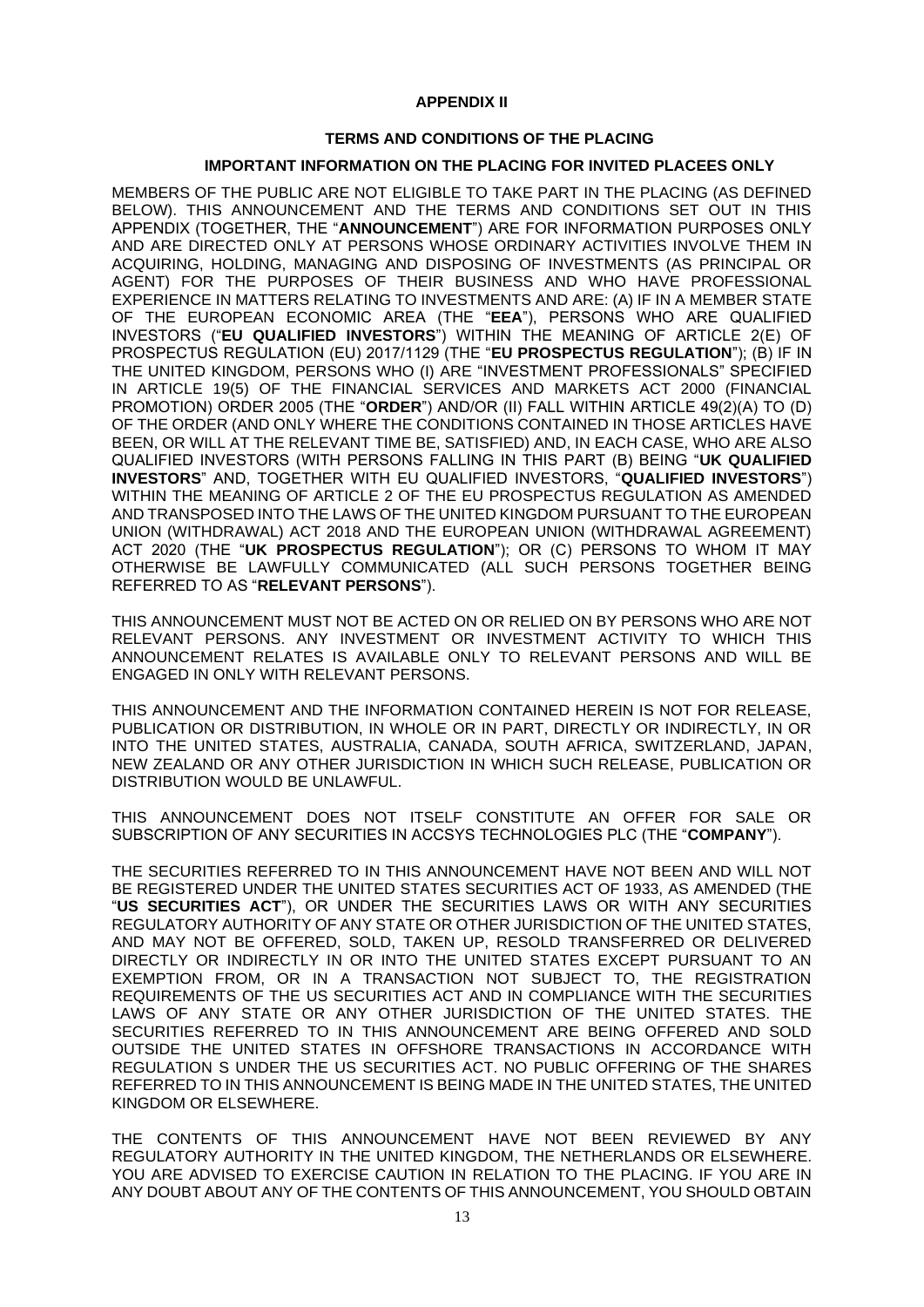INDEPENDENT PROFESSIONAL ADVICE.

Neither the Company, Numis Securities Limited ("**Numis**"), Investec Bank plc ("**Investec**") nor ABN AMRO Bank N.V. ("**ABN AMRO**"), nor any of their respective affiliates, agents, directors, officers, consultants or employees, makes any representation or warranty (whether express or implied) to persons who are invited to and who choose to participate in the placing ("**Placees**") of new Ordinary Shares in the capital of the Company (the "**Placing**") of nominal value of EUR 0.05 (the "**Placing Shares**") regarding an investment in the securities referred to in this Announcement under the laws applicable to such Placees. Each Placee should consult its own advisers as to the legal, tax, business, financial and related aspects of an investment in the Placing Shares. For the purposes of this Announcement, references to **Investec** shall also include Investec Europe Limited (trading as Investec Europe), acting as agent on behalf of Investec Bank plc in certain jurisdictions in the EEA.

By participating in the Placing, Placees will be deemed to have read and understood this Announcement, including this Appendix, in its entirety, and to be participating, making an offer and acquiring Placing Shares on the terms and conditions contained herein and to be providing the representations, warranties, indemnities, acknowledgments and undertakings contained herein.

In particular each such Placee represents, warrants, undertakes, agrees and acknowledges that:

- 1. it is a Relevant Person and undertakes that it will acquire, hold, manage or dispose of any Placing Shares that are allocated to it for the purposes of its business;
- 2. it is and, at the time the Placing Shares are acquired, will be outside the United States and acquiring the Placing Shares in an "offshore transaction" in accordance with Regulation S under the US Securities Act ("**Regulation S**"); and
- 3. if it is a financial intermediary, as that term is used in Article 2(d) of the EU Prospectus Regulation or the UK Prospectus Regulation, as applicable, any Placing Shares acquired by it in the Placing will not be acquired on a non-discretionary basis on behalf of, nor will they be acquired with a view to their offer or resale to, persons in circumstances which may give rise to an offer of securities to the public other than an offer or resale to Qualified Investors in a member state of the EEA or in the UK, as applicable, or in circumstances in which the prior consent of the Joint Bookrunners (as defined below) has been given to each such proposed offer or resale.

For the purposes of this Appendix, Numis, Investec and ABN AMRO are each a "**Joint Bookrunner**" and together the "**Joint Bookrunners**".

The Company and each of the Joint Bookrunners will rely upon the truth and accuracy of the foregoing representations, warranties and acknowledgements.

The distribution of this Announcement and the Placing and/or the offer or sale of the Placing Shares in certain jurisdictions may be restricted by law. No action has been taken by the Company or by the Joint Bookrunners or any of its or their respective affiliates or any of its or their respective agents, directors, officers or employees which would, or is intended to, permit an offer of the Placing Shares or possession or distribution of this Announcement or any other offering or publicity material relating to such Placing Shares in any country or jurisdiction where any such action for that purpose is required. The information in this Announcement may not be forwarded or distributed to any other person and may not be reproduced in any manner whatsoever. Any forwarding, distribution, dissemination, reproduction, or disclosure of this information in whole or in part is unauthorised. Failure to comply with this directive may result in a violation of the US Securities Act or the applicable laws of other jurisdictions.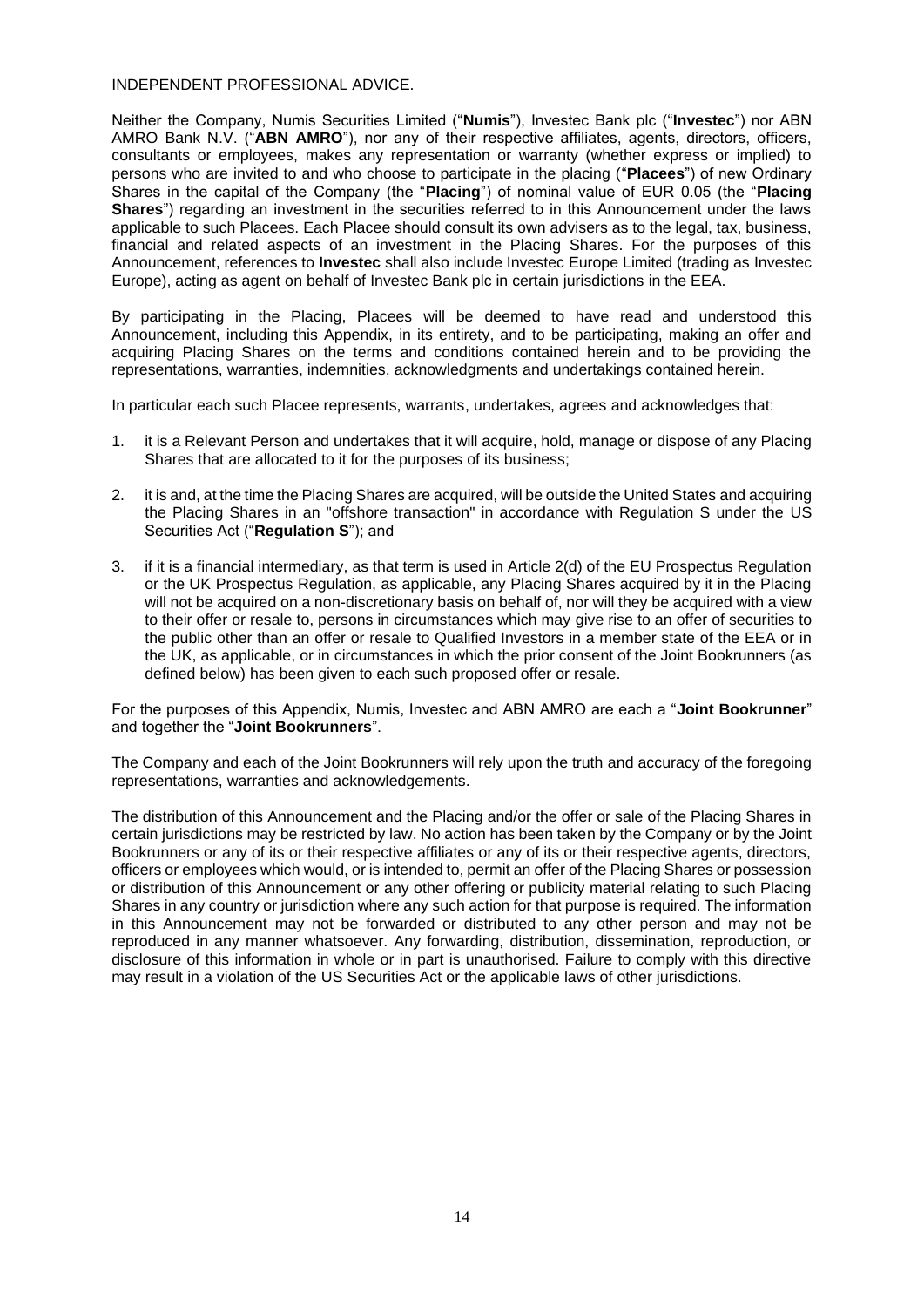## *Details of the Placing Agreement*

The Company and the Joint Bookrunners have today entered into an agreement with respect to the Placing (the "**Placing Agreement**") under which, on the terms and subject to the conditions set out therein, the Joint Bookrunners have agreed to (i) use their respective reasonable endeavours, as agents of the Company, to procure Placees for the Placing Shares in such number and at such price, if any, as may be agreed between the Joint Bookrunners and the Company and recorded in the executed terms of sale (the "**Terms of Sale**") and (ii) to the extent that any Placee fails to pay the Placing Price (as defined below) in respect of any of the Placing Shares which have been allocated to it, to (severally and not jointly or jointly and severally) subscribe for such Placing Shares at the Placing Price.

Pursuant to the terms of the Placing Agreement, the Placing is subject to certain conditions (including, *inter alia*, Admission). The issue of the Placing Shares is to be effected by way of a cash box placing. In accordance with the Placing Agreement and a subscription and transfer agreement entered into between the Company, Ray Implementation Limited (a Jersey incorporated subsidiary of the Company) ("**JerseyCo**") and Numis, the Company will allot and issue the Placing Shares on a non pre-emptive basis to Numis and ABN AMRO, as bare nominee for the Placees (pending transfer of legal title to the Placees through CREST), in consideration for the transfer to the Company by Numis of certain shares which it holds in JerseyCo. Accordingly, instead of receiving cash as consideration for the issue of Placing Shares, the Company will, conditional on Admission and following the conclusion of the Placing, own all of the issued share capital of JerseyCo, whose only asset will be its cash reserves, which will represent an amount approximately equal to the net proceeds of the Placing. By taking up or purchasing Placing Shares under the Placing and submitting a valid payment in respect thereof, a Placee instructs Numis and ABN AMRO to hold such payment and: (i) to the extent of a successful application under the Placing, to apply such payment on behalf of Numis solely for Numis to subscribe (as principal) for redeemable preference shares in JerseyCo; and (ii) to the extent of an unsuccessful application under the Placing, to return the relevant payment without interest to the applicant. The Joint Bookrunners also have the right to terminate the Placing Agreement in certain circumstances. Further details of the Placing Agreement are set out below.

# **The Placing Shares**

The Placing Shares have been duly authorised and will, when issued, be credited as fully paid and will rank *pari passu* in all respects with the existing ordinary shares in the Company, including the right to receive all dividends and other distributions declared, made or paid in respect of the ordinary shares of the Company (the "**Ordinary Shares**") after the date of issue of the Placing Shares.

# *Applications for admission to trading*

Applications will be made for the Placing Shares to be admitted to the regulated market operated by Euronext Amsterdam N.V. ("**Euronext Amsterdam**") and to the London Stock Exchange's AIM market ("**Admission**"). It is expected that Admission will become effective on or around 8.00 a.m. (London time) and 9.00 a.m. (Central European time) on 30 May 2022 (or on such later date as may be agreed between the Company and the Joint Bookrunners) and that dealings in the Placing Shares will commence at that time.

### *Bookbuild*

The Joint Bookrunners will commence with immediate effect a bookbuilding process in relation to the Placing (the "**Bookbuild**") to establish the single price payable per Placing Share by each Placee (the "**Placing Price**") and demand for participation in the Placing by Placees. This Appendix gives details of the terms and conditions of, and the mechanics of participation in, the Placing. No commissions will be paid to Placees or by Placees in respect of any Placing Shares.

The Joint Bookrunners and the Company shall be entitled to effect the Placing by such alternative method to the Bookbuild as they may, in their absolute discretion, determine.

### *Participation in, and principal terms of, the Placing*

- 1. Numis, Investec and ABN AMRO are acting severally, and not jointly, or jointly and severally, as joint bookrunners and agents of the Company in connection with the Placing.
- 2. Participation in the Placing will only be available to Relevant Persons who may lawfully be, and are, invited by the Joint Bookrunners to participate. The Joint Bookrunners and any of their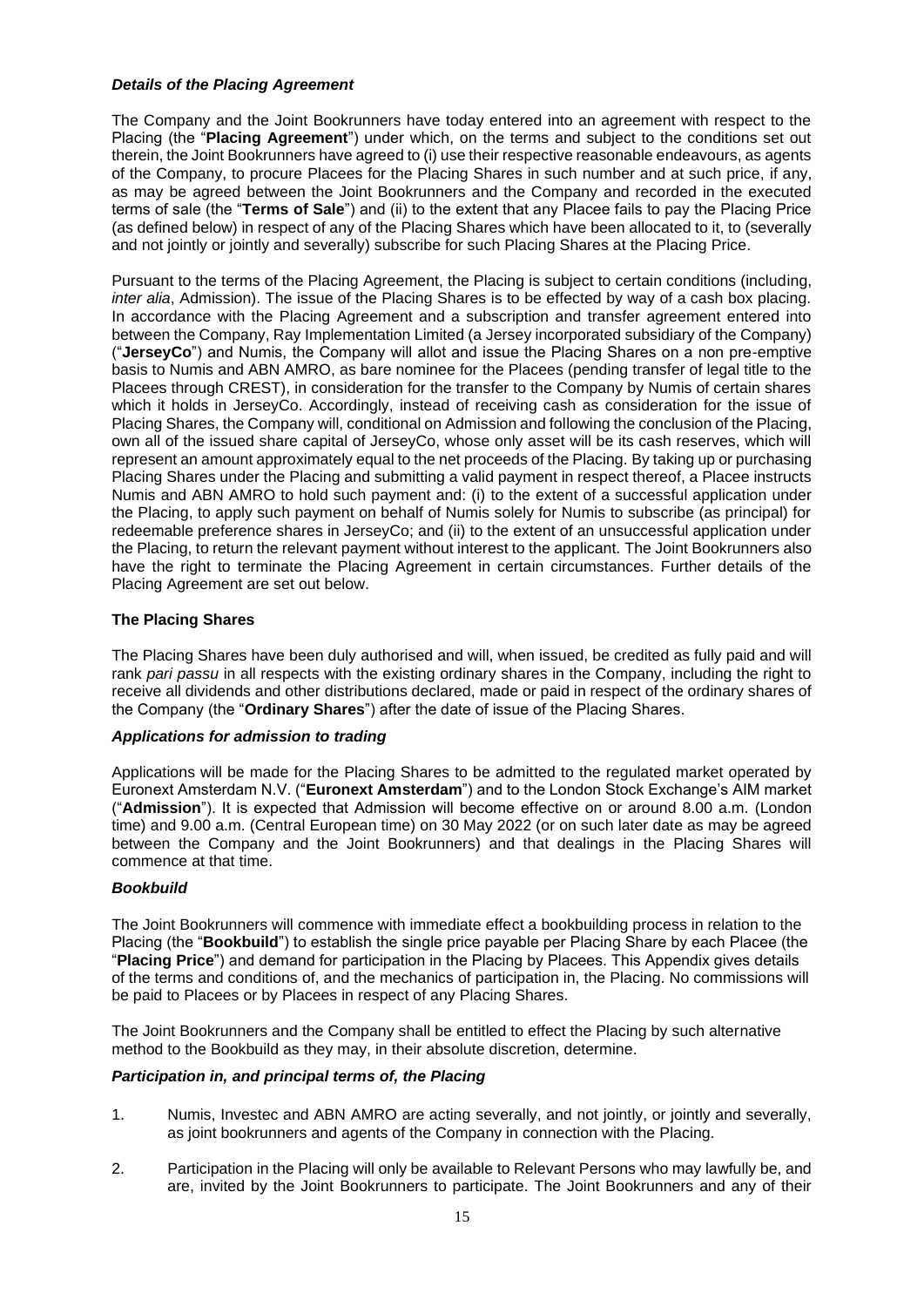affiliates may, acting as investors for their own account, subscribe for Placing Shares in the Placing.

- 3. The Placing shall be conducted by way of a bookbuild to establish the Placing Price and the number of Placing Shares to be allocated to Placees, which will comprise their allocation of Placing Shares.
- 4. The Bookbuild will commence on the release of this Announcement and will close at a time to be determined by the Joint Bookrunners in their absolute discretion (after consultation with the Company), expected to be no later than 4.35 p.m. (London time) on 25 May 2022. The Joint Bookrunners may, in agreement with the Company, accept bids that are received after the Bookbuild has closed.
- 5. The Placing Price is expected to be 145 euro cents (123 pence) but the final Placing Price and the number of Placing Shares to be issued will be agreed between the Joint Bookrunners and the Company following completion of the Bookbuild. The Placing Price and the number of Placing Shares to be issued will be announced by the Company via a Regulatory Information Service ("**RIS**") following the completion of the Bookbuild (the "**Placing Results**").
- <span id="page-15-0"></span>6. To bid in the Bookbuild, Placees should communicate their bid by telephone and/or in writing to their usual sales contact at ABN AMRO if they are resident in the Netherlands or at Numis or Investec if they are resident in the United Kingdom or elsewhere within the EEA. Each bid should state the number of Placing Shares which the prospective Placee wishes to subscribe for at the Placing Price ultimately established by the Company and the Joint Bookrunners or at prices up to a price limit specified in its bid. Bids may also be scaled down by the Joint Bookrunners on the basis referred to in paragraph 11 below.
- 7. A bid in the Bookbuild will be made on the terms and subject to the conditions in this Announcement and will be legally binding on the Placee on behalf of which it is made and, except with the consent of the Joint Bookrunners, will not be capable of variation or revocation after the time at which it is submitted.
- 8. Each prospective Placee's allocation will be agreed between the Joint Bookrunners and the Company and will be confirmed orally or in writing by one of the Joint Bookrunners (each as agent for the Company) following the close of the Bookbuild and a trade confirmation or contract note will be despatched thereafter. This oral or written confirmation from a Joint Bookrunner to a Placee will constitute an irrevocable legally binding commitment upon that person (who will at that point become a Placee) in favour of Numis, Investec, ABN AMRO and the Company to subscribe for the number of Placing Shares allocated to it at the Placing Price on the terms and conditions set out in this Appendix and in accordance with the Company's articles of association. The terms and conditions of this Announcement will be deemed to be incorporated in that trade confirmation, contract note or such other (oral or written) confirmation and will be legally binding on the Placee on behalf of which it is made. All obligations under the Bookbuild and Placing will be subject to fulfilment of the conditions referred to below under "Conditions of the Placing" and to the Placing not being terminated on the basis referred to below under "Termination of the Placing Agreement". By participating in the Bookbuild, each Placee will agree that its rights and obligations in respect of the Placing will terminate only in the circumstances described below and will not be capable of rescission or termination by the Placee.
- 9. Each Placee will have an immediate, separate, irrevocable and binding obligation owed to the Joint Bookrunners, as agents for the Company, to pay in cleared funds at the relevant time in accordance with the requirements set out below under "Registration and Settlement", an amount equal to the product of the Placing Price and the number of Placing Shares such Placee has agreed to subscribe for and the Company has agreed to allot.
- 10. The Joint Bookrunners may choose to accept bids, either in whole or in part, on the basis of allocations determined in consultation with the Company and may scale down any bids for this purpose on such basis as they may in their absolute discretion determine. The Joint Bookrunners may also, notwithstanding paragraphs [6](#page-15-0) and 9 above, (i) allocate Placing Shares after the time of any initial allocation to any person submitting a bid after that time; and (ii) allocate Placing Shares after the Bookbuild has closed to any person submitting a bid after that time. The Company reserves the right (with the agreement of the Joint Bookrunners) to reduce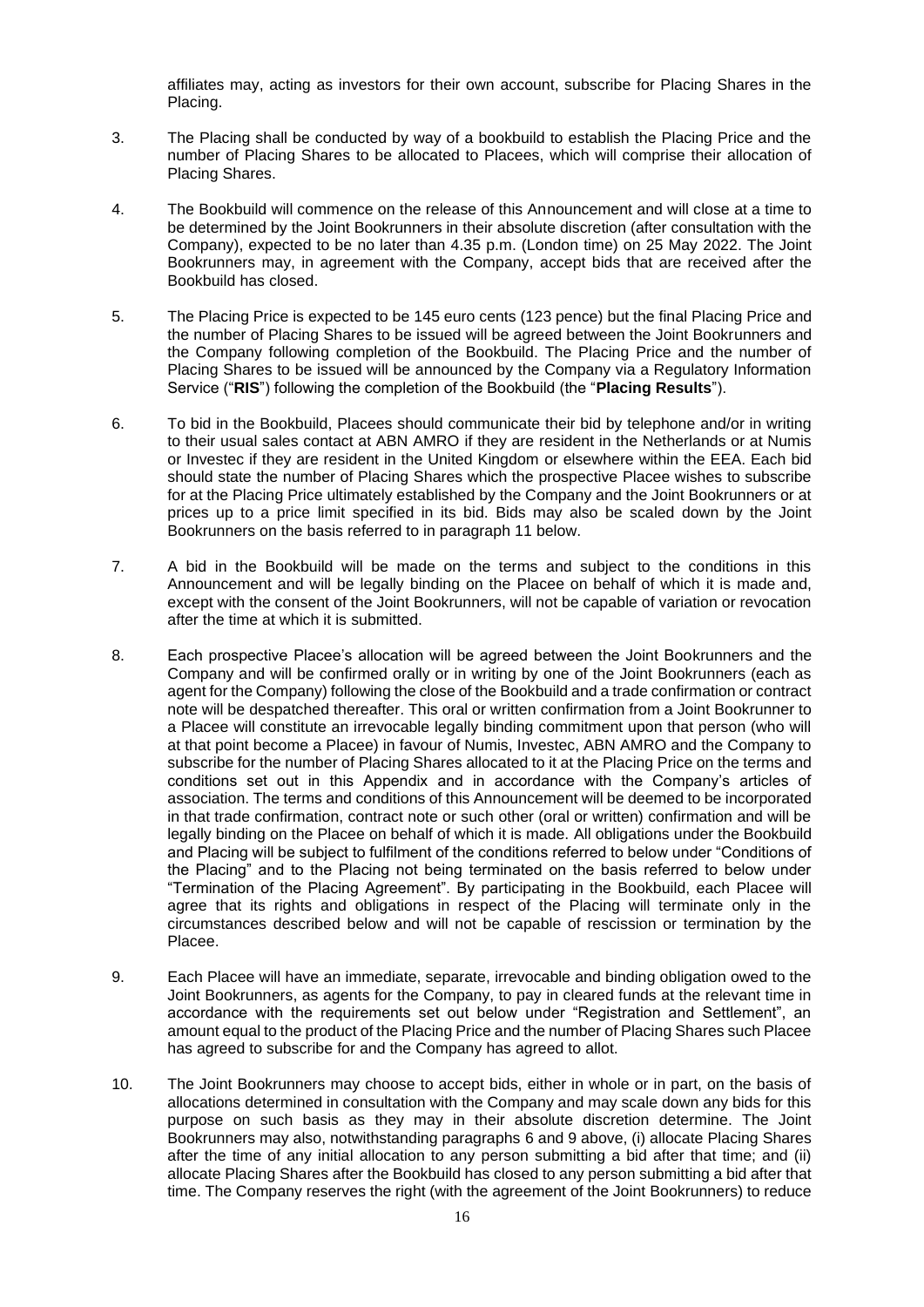or seek to increase the amount to be raised pursuant to the Placing, in agreement with the Joint Bookrunners. As noted above, the Company will release an announcement following the close of the Bookbuild, detailing the Placing Price and the aggregate number of Placing Shares to be issued.

- 11. Irrespective of the time at which a Placee's allocation(s) pursuant to the Placing is confirmed, settlement for all Placing Shares to be subscribed for pursuant to the Placing will be required to be made at the same time, on the basis explained below under "Registration and Settlement".
- 12. Completion of the Placing will be subject to the fulfilment of the conditions referred to below under "Conditions of the Placing" and to the Placing not being terminated on the basis referred to below under "Termination of the Placing Agreement". In the event that the Placing Agreement does not become unconditional in any respect or is terminated, the Placing will not proceed.
- 13. By participating in the Placing, each Placee will agree that its rights and obligations in respect of the Placing will terminate only in the circumstances described below and will not be capable of rescission or termination by the Placee, and is not subject to any further conditions or requirements other than those set out in this Announcement or the Placing Agreement.
- 14. To the fullest extent permissible by law, none of Numis, Investec or ABN AMRO nor any of their affiliates, agents, directors, officers, consultants or employees shall have any liability to Placees (or to any other person whether acting on behalf of a Placee or otherwise) in connection with the Placing or the Bookbuild. In particular, none of the Joint Bookrunners nor any of their respective affiliates, agents, directors, officers, consultants or employees shall have any liability (including to the fullest extent permissible by law, any fiduciary duties) in respect of the relevant Joint Bookrunner's conduct of the Bookbuild or of such alternative method of effecting the Placing as the Joint Bookrunners and the Company may agree.

## *Conditions of the Placing*

The Placing is conditional upon, among other things, the Placing Agreement becoming unconditional and not having been terminated in accordance with its terms.

The obligations of the Joint Bookrunners under the Placing Agreement in respect of the Placing Shares are conditional on, among other things:

- (a) the Joint Bookrunners and the Company entering into the Terms of Sale;
- (b) the Company allotting the Placing Shares, prior to and conditional only on Admission in accordance with the Placing Agreement;
- (c) the Placing Agreement not having been terminated in accordance with its terms prior to Admission;
- <span id="page-16-0"></span>(d) there having been no breach by the Company or JerseyCo of any of their obligations under the initial subscription and option agreement or the subscription and transfer agreement before Admission; and
- (e) Admission in respect of the Placing Shares taking place by not later than 8.00 a.m. (London time) and 9.00 a.m. (Central European time) on 30 May 2022 (or such later time and/or date as may be agreed between the Joint Bookrunners and the Company).

The Joint Bookrunners may, in their absolute discretion and on such terms as each Joint Bookrunner thinks appropriate, waive the satisfaction, in whole or in part, of certain conditions in the Placing Agreement by giving notice in writing to the Company. The conditions set out at paragraphs (a) and [\(d\)](#page-16-0) above may only be extended by the mutual agreement of the Company and the Joint Bookrunners. Any such waiver by the Joint Bookrunners will not affect Placees' commitments as set out in this Announcement.

If: (i) any of the conditions contained in the Placing Agreement are not fulfilled or, where permitted, waived by the Joint Bookrunners by the time or date specified (or such later time and/or date as the Company and the Joint Bookrunners may agree); or (ii) any of such conditions become incapable of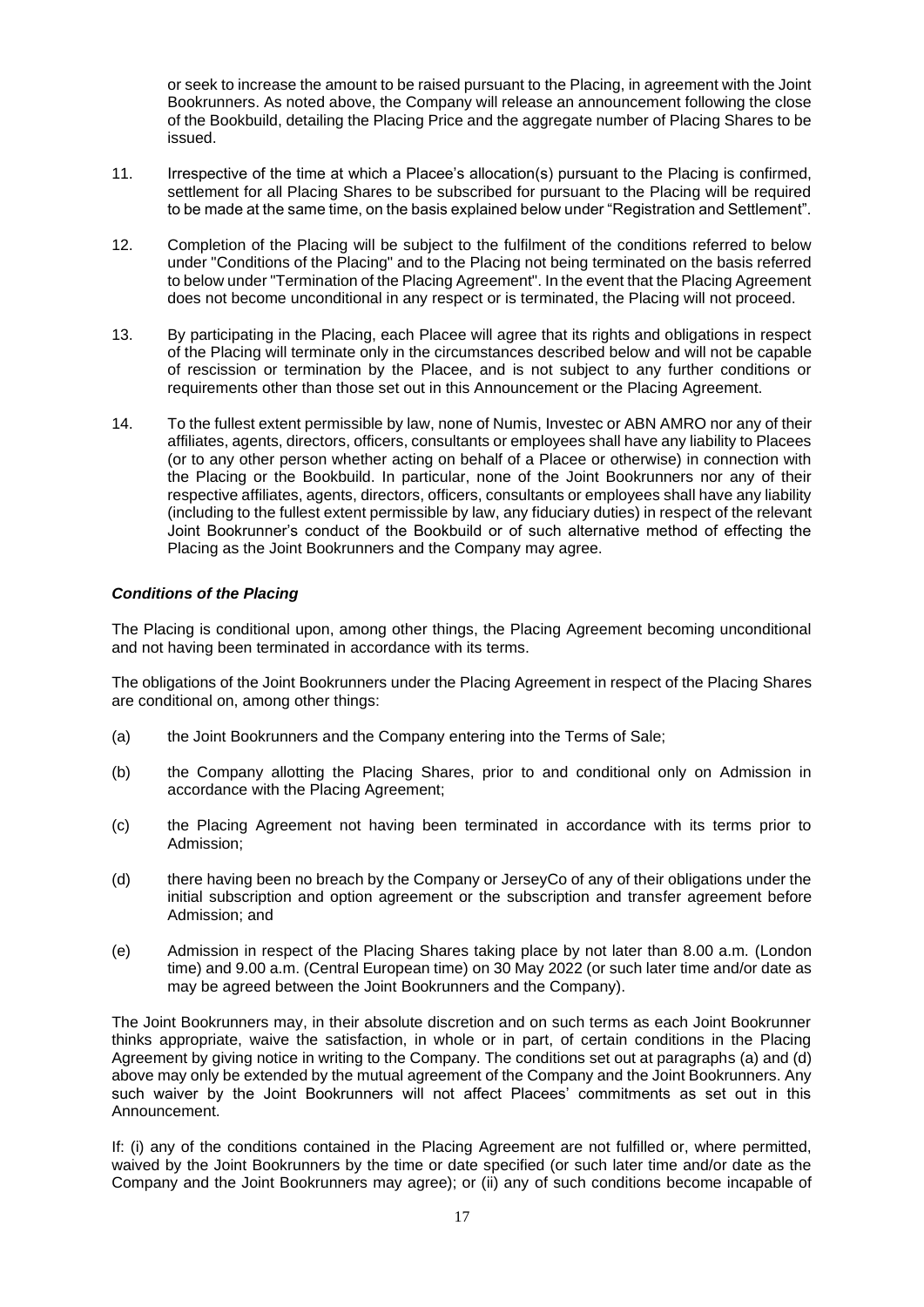being fulfilled; or (iii) the Placing Agreement is terminated in the circumstances specified below under "Termination of the Placing Agreement", the Placing will not proceed and the Placees' rights and obligations hereunder in relation to the Placing Shares shall cease and terminate at such time and each Placee agrees that no claim can be made by the Placee in respect thereof.

Neither the Company, Numis, Investec, ABN AMRO, nor any of their respective affiliates, agents, directors, officers, consultants or employees, shall have any liability, whether in contract, tort or otherwise, to any Placee (or to any other person whether acting on behalf of a Placee or otherwise) in respect of any decision they may make as to whether or not to waive or to extend the time and/or the date for the satisfaction of any condition to the Placing nor for any decision they may make as to the satisfaction of any condition or in respect of the Placing generally, and by participating in the Bookbuild and the Placing each Placee agrees that any such decision is within the absolute discretion of the Joint Bookrunners and the Company. Placees will have no rights against Numis, Investec, ABN AMRO, the Company or any of their respective members, directors or employees under the Placing Agreement pursuant to the Contracts (Rights of Third Parties) Act 1999 (as amended) or otherwise.

## *Lock-up*

As part of the Placing, the Company has undertaken, subject to certain customary agreed exceptions, that it will not, among other things, issue, offer, sell, contract to sell or issue or grant any rights in respect of any Ordinary Shares in the period from the date of this Announcement until 180 days after Admission without the prior written consent of the Joint Bookrunners (such consent not to be unreasonably withheld or delayed).

By participating in the Placing, Placees agree that the exercise by the Joint Bookrunners of any power to grant consent to waive the undertaking by the Company in respect of a transaction which would otherwise be subject to the lock-up under the Placing Agreement shall be within the absolute discretion of the Joint Bookrunners and that they need not make any reference to, or consult with, Placees and that the Joint Bookrunners shall have no liability to Placees whatsoever in connection with any such exercise of their power to grant such consent.

## *Termination of the Placing Agreement*

The Joint Bookrunners are entitled, at any time prior to Admission, to terminate the Placing Agreement in accordance with its terms by giving notice in writing to the Company in certain circumstances, including in the event of, inter alia: (i) the warranties of the Company and/or JerseyCo contained in the Placing Agreement, initial subscription and option agreement or subscription and transfer agreement being or becoming untrue, inaccurate or misleading to the extent any Joint Bookrunner considers (acting in good faith) to be material in the context of the Group taken as a whole or the Placing and/or the proposed Subscription; (ii) any statement contained in certain documents issued, or entered into, by the Company in connection with the Placing being untrue, inaccurate or misleading in any material respect (or any matter having arisen which would constitute a material omission from such documents), in each case which any Joint Bookrunner considers in its sole judgement (acting in good faith) to be material in the context of the Group as a whole or the Placing and/or the Subscription; (iii) there having been a failure to comply by the Company and/or JerseyCo with any of their obligations under the initial subscription and option agreement or the subscription and transfer agreement to an extent which any Joint Bookrunner considers in its sole judgement (acting in good faith) to be material in the context of the Group as a whole or the Placing and/or Admission; (iv) either application for Admission being withdrawn by the Company and/or refused by the London Stock Exchange or Euronext Amsterdam (as applicable); (v) the occurrence, in the good faith opinion of any Joint Bookrunner, of certain material adverse changes, or any development reasonably likely to involve a material adverse change, in or affecting the financial, trading or operational condition or prospects of the Company, whether or not arising in the course of business; (vi) the occurrence of certain force majeure events which any Joint Bookrunner (acting in good faith) considers to materially and adversely affect the financial or trading position or the business or prospects of the Group (taken as a whole), or which renders the Placing and/or the Subscription and/or Admission and/or post-Admission dealings in the Placing Shares impracticable or inadvisable in any material respect; or (vii) the cancellation or suspension by the London Stock Exchange or Euronext Amsterdam of trading in the Company's securities which any Joint Bookrunner (acting in good faith) believes would make it inadvisable or impracticable to proceed with the Placing and/or the Subscription and considers to be material in the context of the Group taken as a whole or the Placing and/or the Subscription.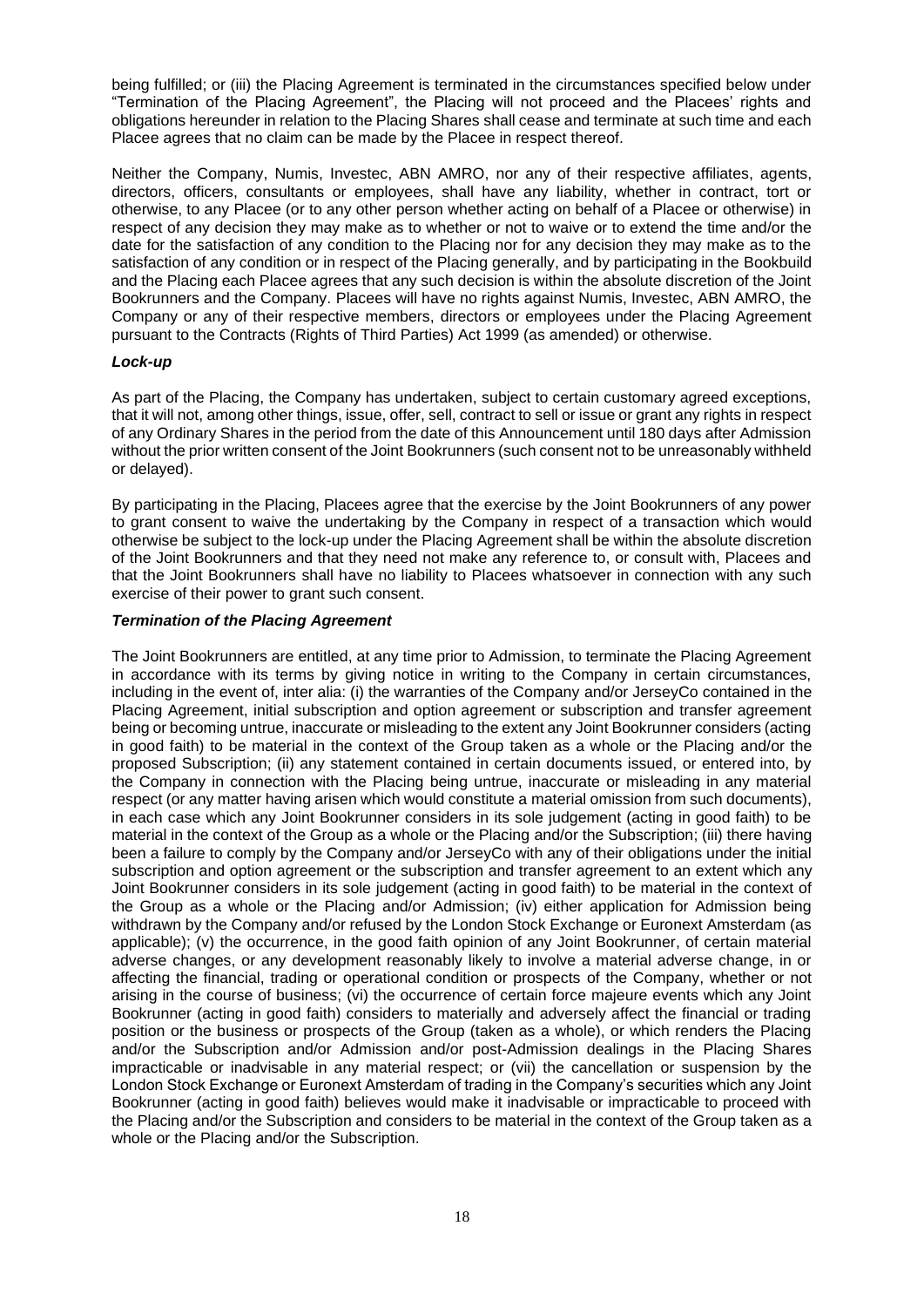Upon such termination, the Company and the Joint Bookrunners shall be released and discharged (except for any liability arising before or in relation to such termination) from their respective obligations under or pursuant to the Placing Agreement and the Placing will not proceed.

By participating in the Placing, Placees agree that the exercise or non-exercise by any Joint Bookrunner of any right of termination or other discretion under the Placing Agreement shall be within the absolute discretion of each of the Joint Bookrunners and that none of the Joint Bookrunners need make any reference to the Placees prior to such exercise and that none of the Joint Bookrunners or their respective affiliates or their or their respective affiliates' agents, members, directors, officers or employees, respectively, shall have any liability to Placees whatsoever in connection with any such exercise or failure so to exercise.

#### *No prospectus*

No offering document or prospectus has been or will be submitted to be approved by the UK Financial Conduct Authority (the "**FCA**"), Dutch Authority for the Financial Markets (*Stichting Autoriteit Financiële Markten*) or any other regulator in relation to the Bookbuild or the Placing and Placees' commitments will be made solely on the basis of the information contained in this Announcement (including this Appendix) which has been released by the Company today and any information publicly announced to a RIS by or on behalf of the Company prior to or on the date of this Announcement and subject to the further terms set forth in the contract note or trade confirmation to be provided to individual prospective Placees.

Each Placee, by accepting a participation in the Bookbuild and the Placing, agrees that the content of this Announcement (including this Appendix) is exclusively the responsibility of the Company and confirms that it has neither received nor relied on any other information, representation, warranty, or statement made by or on behalf of the Company, or the Joint Bookrunners other than publicly available information and none of the Joint Bookrunners or the Company nor any person acting on their behalf nor any of their respective affiliates has or shall have any liability for any Placee's decision to participate in the Bookbuild and the Placing based on any other information, representation, warranty or statement which the Placees may have obtained or received. Each Placee acknowledges and agrees that it has relied on its own investigation of the business, financial or other position of the Company in accepting a participation in the Placing. Nothing in this paragraph shall exclude or limit the liability of any person for fraudulent misrepresentation by that person.

#### *Registration and settlement*

Settlement of transactions in the Placing Shares following Admission will take place within the systems administered by Euroclear UK & Ireland Limited ("**CREST**") and by Nederlands Centraal Instituut voor Giraal Effectenverkeer B.V. ("**Euroclear Nederland**"). Settlement will be on a delivery versus payment basis. Subject to certain exceptions, the Joint Bookrunners and the Company reserve the right to require settlement and delivery of the Placing Shares (or a portion thereof) to Placees by such other means that it deems necessary or in certificated form if delivery or settlement is not possible or practicable within the CREST system or Euroclear Nederland or would not be consistent with the regulatory requirements in the relevant Placee's jurisdiction.

Following the close of the Bookbuild, each Placee allocated Placing Shares in the Placing will be sent a contract note or trade confirmation stating the number of Placing Shares to be allocated to it at the Placing Price, the aggregate amount owed by such Placee to Numis, Investec or ABN AMRO as appropriate and settlement instructions. Each Placee agrees that it will do all things necessary to ensure that delivery and payment is completed in accordance with either the standing CREST or certificated settlement instructions or the Euroclear Nederland settlement instructions, as appropriate, that it has in place with the relevant Joint Bookrunner.

The Company will deliver (i) the Placing Shares taken up by Placees resident outside of the Netherlands to a CREST account operated by Numis who will transfer those Placing Shares allocated to Placees by Investec or ABN AMRO, as the case may be, to a CREST account operated by the relevant Joint Bookrunner, as appropriate, as the Company's agent and the relevant Joint Bookrunner will enter its delivery (DEL) instruction into the CREST system and (ii) the Placing Shares taken up by Placees resident in the Netherlands to a Euroclear Nederland securities account operated by Numis, Investec or ABN AMRO, as appropriate, as the Company's agent and the relevant Joint Bookrunner will enter its delivery instructions into the Euroclear Nederland system. The input to CREST or Euroclear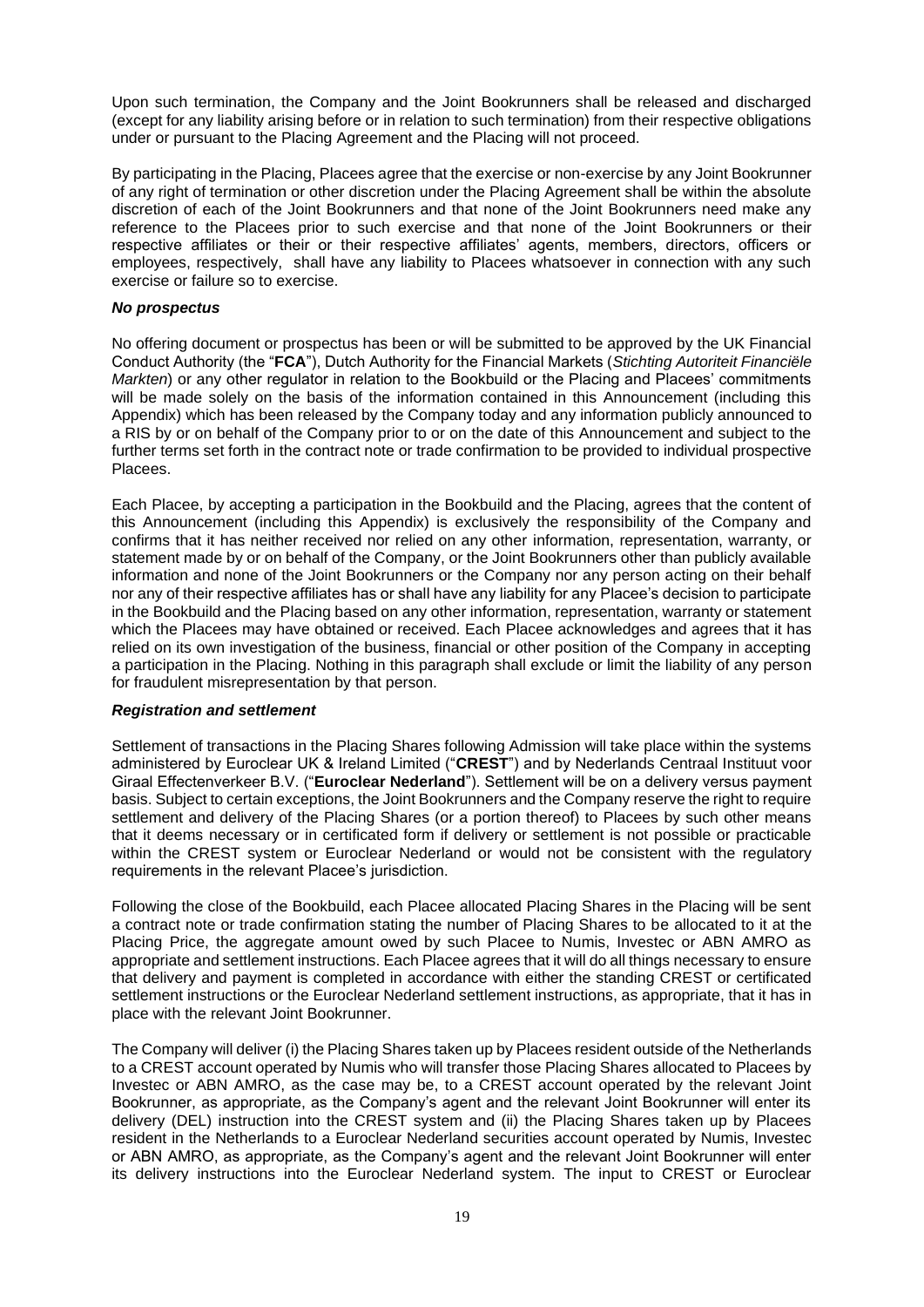Nederland (as applicable) by a Placee of a matching or acceptance instruction will then allow delivery of the relevant Placing Shares to that Placee against payment.

It is expected that settlement through CREST and through Euroclear Nederland will be from 8:00 a.m. (London time) and 9.00 a.m. (Central European time) on 30 May 2022 on a delivery versus payment basis in accordance with the instructions set out in the trade confirmation unless otherwise notified by Numis, Investec or ABN AMRO. Interest is chargeable daily on payments not received from Placees on the due date in accordance with the arrangements set out above, in respect of either CREST or certificated deliveries.

Each Placee is deemed to agree that, if it does not comply with these obligations, Numis, Investec or ABN AMRO may sell any or all of the Placing Shares allocated to that Placee on such Placee's behalf and retain from the proceeds, for its own account and benefit (as agent for the Company), an amount equal to the aggregate amount owed by the Placee for the Placing Shares sold plus any interest due. The relevant Placee will, however, remain liable for and shall indemnify the relevant Joint Bookrunner on demand for any shortfall below the aggregate amount owed by it for the Placing Shares and for any stamp duty or stamp duty reserve tax and any other similar or equivalent duties or taxes (together with any interest or penalties) which may arise upon the sale of such Placing Shares on such Placee's behalf. Each Placee confers on the Joint Bookrunners all such authorities and powers necessary to carry out any such sale and agrees to ratify and confirm all actions which any of the Joint Bookrunners lawfully undertakes in pursuance of such sale. Legal and/or beneficial title in and to any Placing Shares shall not pass to the relevant Placee until it has fully complied with its obligations hereunder.

If Placing Shares are to be delivered to a custodian or settlement agent, Placees should ensure that the contract note is copied and delivered immediately to the relevant person within that organisation. Insofar as Placing Shares are registered in a Placee's name or that of its nominee or in the name of any person for whom a Placee is contracting as agent or that of a nominee for such person, such Placing Shares should, subject as provided below, be so registered free from any liability to UK stamp duty or stamp duty reserve tax (or any equivalent taxes in the Netherlands in respect of Placees resident in the Netherlands). Placees shall not be entitled to receive any fee or commission in connection with the Bookbuild or the Placing. If there are any circumstances in which any other stamp duty or stamp duty reserve tax (together with interest and penalties) is payable in respect of the issue of the Placing Shares, none of the Joint Bookrunners or the Company shall be responsible for the payment thereof.

### *Representations and warranties*

By participating in the Placing each Placee (and any person acting on such Placee's behalf) irrevocably represents, warrants, undertakes, acknowledges, confirms and agrees with the Company and each of the Joint Bookrunners, in each case as a fundamental term of its participation, that:

- 1. its commitment is made solely on the basis of publicly available information and subject to this Appendix and not on the basis of any other information given, or any representation or statement made at any time, by any person concerning the Company, the Placing Shares or the Placing. It agrees that neither the Company nor the Joint Bookrunners, or any of their respective officers, agents, employees or affiliates will have any liability for any other information or representation. It irrevocably and unconditionally waives any rights it may have in respect of any other information or representation;
- 2. it has carefully read and understands this Announcement, including this Appendix, in its entirety and acknowledges that its subscription of Placing Shares is subject to and based upon all the terms, conditions, representations, warranties, acknowledgements, agreements and undertakings and other information contained in this Announcement and not in reliance on any information, representation, warranties or statements other than those contained in the Announcement. It further agrees that these terms and conditions represent the whole and only agreement between each Placee, the Company and the Joint Bookrunners in relation to each Placee's participation in the Placing and supersede any previous agreement between any of such parties in relation to such participation. Accordingly, all other terms, conditions, representations, warranties and other statements which would otherwise be implied (by law or otherwise) shall not form part of these terms and conditions. It agrees that neither of the Company or the Joint Bookrunners, nor any of their respective officers or directors, will have any liability for any such other information or representation and irrevocably and unconditionally waives any rights it may have in respect of any such other information or representation;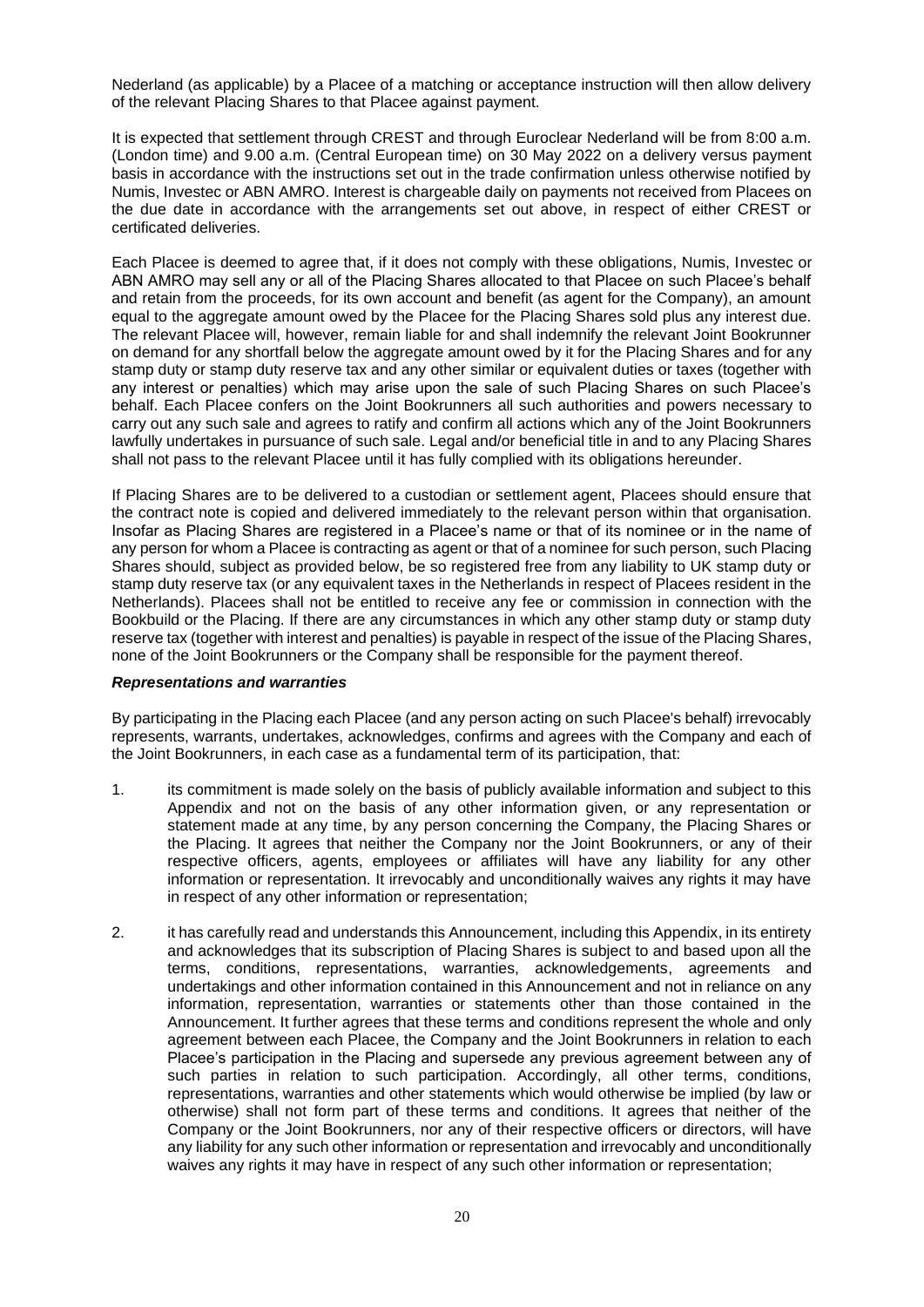- 3. it has not relied on any information, representations, warranties or statements other than those contained in this Announcement, and undertakes not to redistribute or duplicate this Announcement;
- 4. it has not relied on any of the Joint Bookrunners or any person affiliated with any of them in connection with any investigation of the accuracy of any information contained in this Announcement;
- 5. it acknowledges that no offering document or prospectus has been or will be prepared in connection with the Placing and it has not received and will not receive a prospectus or other offering document in connection with the Bookbuild, the Placing or the Placing Shares;
- 6. it acknowledges that none of the Joint Bookrunners, the Company nor any of their respective affiliates, agents, directors, officers, consultants or employees nor any person acting on behalf of any of them has provided, and none of them will provide, it with any material or information regarding the Placing Shares or the Company or any other person other than this Announcement, including this Appendix, nor has it requested any of the Joint Bookrunners, the Company, nor any of their respective affiliates or any person acting on behalf of any of them to provide it with any such material or information;
- 7. unless otherwise specifically agreed with the Joint Bookrunners, it is not, and at the time the Placing Shares are acquired, neither it nor the beneficial owner of the Placing Shares will be a resident of the United States, Canada, Australia, South Africa, Japan, Switzerland, New Zealand, or a citizen, resident or national of any other state or jurisdiction in which it is unlawful to make or accept an offer to acquire the Placing Shares (each a "**Restricted Territory**") and further acknowledges that the Placing Shares have not been and will not be registered under the securities legislation of the United States or any other Restricted Territory and, subject to certain exceptions, may not be offered, sold, transferred, delivered or distributed, directly or indirectly, in or into those jurisdictions;
- 8. it has not, directly or indirectly, distributed, forwarded, transferred or otherwise transmitted this Announcement or any other offering materials concerning the Placing or the Placing Shares to any persons within a Restricted Territory or any other jurisdiction in which it would be unlawful to do so, nor will it do any of the foregoing;
- 9. it is not acting on a non-discretionary basis for the account or benefit of any person located within the United States or any other Restricted Territory at the time the undertaking to subscribe for Placing Shares was given and it is not acquiring the Placing Shares with a view to the offer, sale, resale, transfer, delivery or distribution, directly or indirectly, of any Placing Shares into the United States or any other Restricted Territory;
- 10. it acknowledges that the content of this Announcement is exclusively the responsibility of the Company and its Directors and that neither the Joint Bookrunners nor any of their affiliates, agents, directors, officers, consultants or employees nor any person acting on their behalf are responsible for or shall have any liability, in contract, tort or otherwise for any information, representation or statement contained in this Announcement, any misstatements in or omission from any publicly available information relating to the Company, or any information previously or subsequently published by or on behalf of the Company, including, without limitation, any information required to be published by the Company pursuant to applicable laws (the "**Exchange Information**") and will not be liable for any Placee's decision to participate in the Placing based on any information, representation or statement contained in this Announcement or any information published prior to or on the date of this Announcement by or on behalf of the Company or otherwise. It further represents, warrants and agrees that the only information on which it is entitled to rely and on which it has relied in committing itself to subscribe for the Placing Shares is contained in this Announcement and any information previously published by the Company by notification to a RIS, such information being all that it deems necessary to make an investment decision in respect of the Placing Shares and that it has neither received nor relied on any other information given or representations, warranties or statements made by the Joint Bookrunners or the Company and neither the Joint Bookrunners nor the Company will be liable for any Placee's decision to accept an invitation to participate in the Placing based on any other information, representation, warranty or statement. It further acknowledges and agrees that it has conducted and relied on its own investigation of the business, financial or other position of the Company in deciding to participate in the Placing and has received and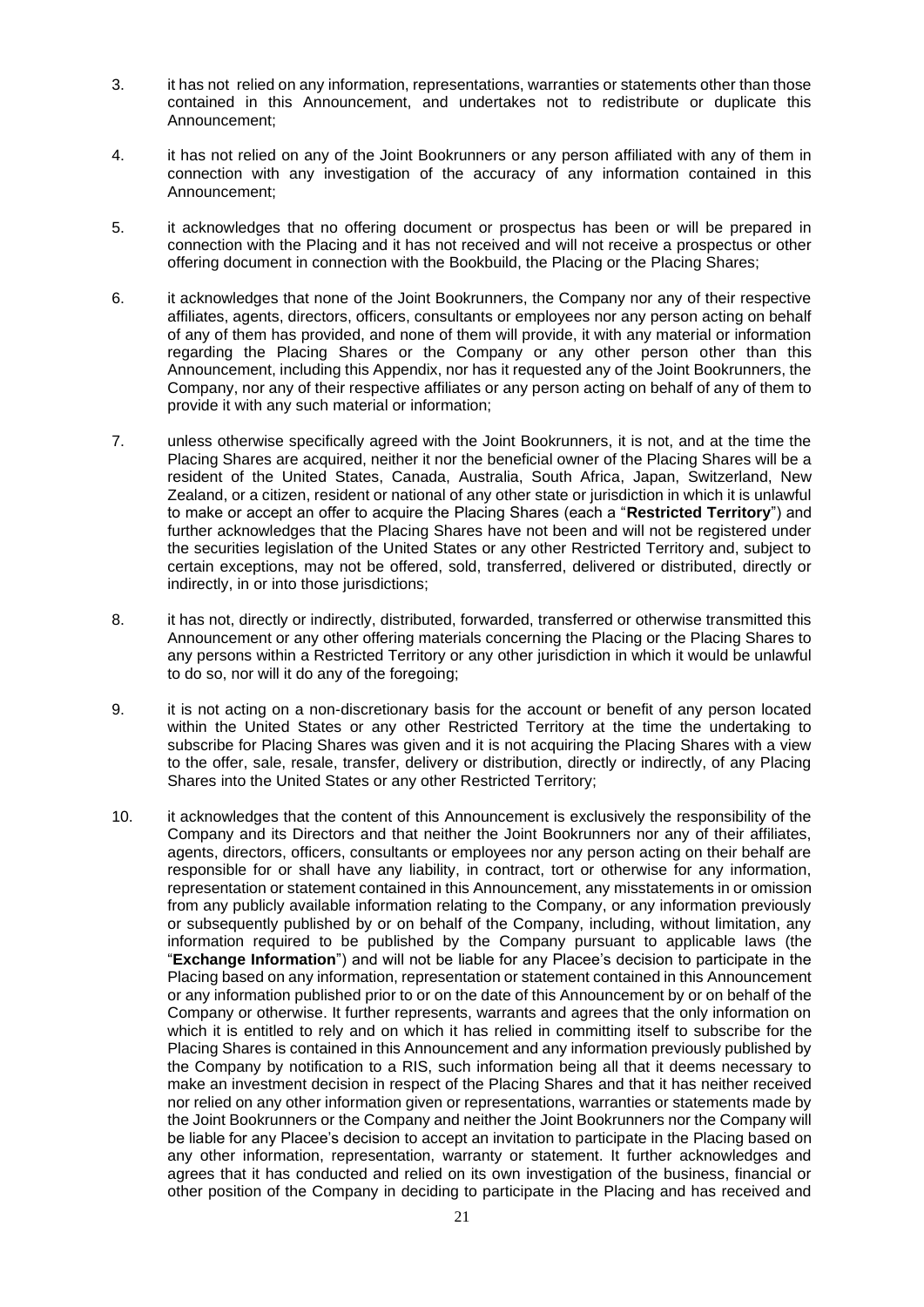reviewed all information that it believes is necessary or appropriate in connection with its purchase of Placing Shares and has made its own assessment and has satisfied itself concerning the relevant tax, legal, regulatory, currency and other economic considerations relevant to its investment in the Placing Shares. Neither the Joint Bookrunners, the Company nor any of their respective affiliates has made any representations to it, express or implied, with respect to the Company, the Placing and the Placing Shares or the accuracy, completeness or adequacy of the Exchange Information, and each of them expressly disclaims any liability in respect thereof. Nothing in this paragraph or otherwise in this Announcement excludes the liability of any person for fraudulent misrepresentation made by that person;

- 11. it acknowledges that the issue to it, or the person specified by it for registration as holder, of Placing Shares will not give rise to a liability under any of sections 67, 70, 93 or 96 of the Finance Act 1986 (depositary receipts and clearance services) and that the Placing Shares are not being acquired in connection with arrangements to issue depositary receipts or to issue or transfer Placing Shares into a clearance service;
- 12. it is not applying as, nor is it applying as nominee or agent for, a person who is or may be liable to notify and account for tax under the Stamp Duty Reserve Tax Regulations 1986 or equivalent legislation or regulation;
- 13. it has complied with its obligations under the Criminal Justice Act 1993 (the "**CJA**"), the Market Abuse Regulation (EU) No.596/2014 ("**EU MAR**"), EU MAR as amended and transposed into the laws of the United Kingdom pursuant to the European Union (Withdrawal) Act 2018 and the European Union (Withdrawal Agreement) Act 2020 ("**UK MAR**"), and in connection with money laundering and terrorist financing under the Proceeds of Crime Act 2002 (as amended), the Terrorism Act 2000 (as amended), the Anti-Terrorism Crime and Security Act 2001, the Terrorism Act 2006, the Money Laundering, Terrorist Financing and Transfer of Funds (Information on the Payer) Regulations 2017 and any applicable related or similar rules, regulations or guidelines, issued, administered or enforced by any government agency having jurisdiction in respect of the prevent of money laundering and the Money Laundering Sourcebook of the FCA (the "**Regulations**") and, if making payment on behalf of a third party, that satisfactory evidence has been obtained and recorded by it to verify the identity of the third party as required by the Regulations, and its application is only made on the basis that it accepts full responsibility for any requirement to verify the identity of its clients and other persons in respect of whom it has applied and recorded by it to verify the identity of the third party as required by the applicable law;
- 14. it acknowledges that due to anti-money laundering requirements and the countering of terrorist financing, the Joint Bookrunners and the Company may require proof of identity and verification of the source of the payment before the application can be processed and that, in the event of delay or failure by the applicant to produce any information required for verification purposes, the Joint Bookrunners and the Company may refuse to accept the application and the subscription monies relating thereto. It holds harmless and will indemnify the Joint Bookrunners and the Company against any liability, loss or cost ensuing due to the failure to process such application, if such information as has been requested has not been provided by it in a timely manner;
- 15. it is acting as principal only in respect of the Placing or, if it is acting for any other person: (i) it is duly authorised to do so and has full power to make the acknowledgments, representations and agreements herein on behalf of each such person; (ii) it exercises sole investment discretion as to each such person's account; and (iii) it is and will remain liable to the Joint Bookrunners and the Company for the performance of all its obligations as a Placee in respect of the Placing (regardless of the fact that it is acting for another person);
- 16. it is acting as principal only in respect of the Placing, or, if it is acting for any other person: (i) it is duly authorised to do so and has full power to make the acknowledgments, representations and agreements herein on behalf of each such person; (ii) it exercises sole investment discretion as to each such person's account; (iii) it is and will remain liable to the Joint Bookrunners and the Company for the performance of all its obligations as a Placee in respect of the Placing (regardless of the fact that it is acting for another person);
- 17. it is a Relevant Person and undertakes that it will acquire, hold, manage or dispose of any Placing Shares that are allocated to it for the purposes of its business;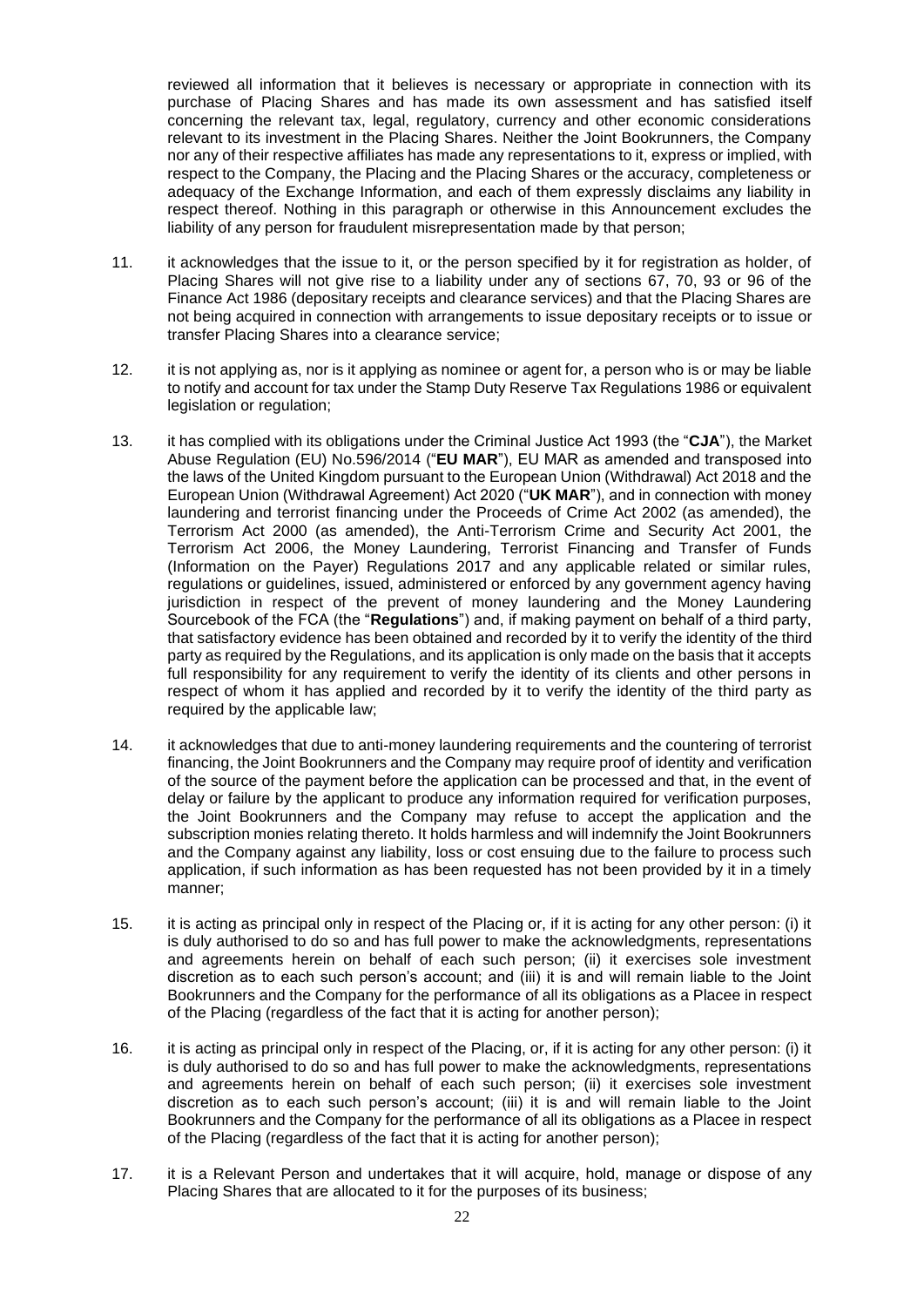- 18. it understands that any investment or investment activity to which this Announcement relates is available only to Relevant Persons and will be engaged in only with Relevant Persons, and further understands that this Announcement must not be acted on or relied on by persons who are not Relevant Persons;
- 19. if in a member state of the EEA, unless otherwise specifically agreed with the Joint Bookrunners and the Company in writing, it is an EU Qualified Investor and, to the extent applicable, any funds on behalf of which it is acquiring the Placing Shares that are located in a member state of the EEA are each such an EU Qualified Investor;
- 20. if it is a financial intermediary, as that term is used in Article 2(d) of the EU Prospectus Regulation or UK Prospectus Regulation, as applicable, any Placing Shares subscribed for by it in the Placing will not be subscribed for on a non-discretionary basis on behalf of, nor will they be acquired with a view to their offer or resale to, persons in circumstances which may give rise to an offer of securities to the public other than an offer or resale to Qualified Investors in a member state of the EEA or in the UK, as applicable, or in circumstances in which the prior consent of the Joint Bookrunners has been given to the proposed offer or resale;
- 21. it acknowledges that any offer of Placing Shares may only be directed at persons in member states of the EEA and the United Kingdom who are Qualified Investors and it represents, warrants and undertakes that it has not offered or sold and will not offer or sell any Placing Shares to any persons in a member state of the EEA or the United Kingdom prior to Admission except to Qualified Investors or otherwise in circumstances which will not result in an offer to the public in any member state of the EEA or the United Kingdom within the meaning of the EU Prospectus Regulation or the UK Prospectus Regulation, as applicable;
- 22. neither this Announcement nor any other offering, marketing or other material in connection with the Placing constitutes an invitation, offer or promotion to, or arrangement with, it or any person whom it is procuring to subscribe for Placing Shares pursuant to the Placing unless, in the relevant territory, such offer, invitation or other course of conduct could lawfully be made to it or such person and such documents or materials could lawfully be provided to it or such person and Placing Shares could lawfully be distributed to and subscribed and held by it or such person without compliance with any unfulfilled approval, registration or other regulatory or legal requirements;
- 23. it has not offered or sold and, prior to the expiry of a period of six months from Admission, will not offer or sell any Placing Shares to persons in the United Kingdom, except to persons whose ordinary activities involve them acquiring, holding, managing or disposing of investments (as principal or agent) for the purposes of their business or otherwise in circumstances which have not resulted in, and which will not result in, an offer to the public in the United Kingdom within the meaning of section 85(1) of the Financial Services and Markets Act 2000 ("**FSMA**");
- 24. it has not offered or sold and will not offer or sell any Placing Shares to persons in the EEA prior to Admission except to persons whose ordinary activities involve them acquiring, holding, managing or disposing of investments (as principal or agent) for the purposes of their business or otherwise in circumstances which have not resulted in, and which will not result in. an offer to the public in any member state of the EEA within the meaning of the EU Prospectus Regulation and will not result in a requirement for the publication of a prospectus pursuant to Article 3 of the EU Prospectus Regulation;
- 25. it has only communicated or caused to be communicated and will only communicate or cause to be communicated any invitation or inducement to engage in investment activity (within the meaning of section 21 of FSMA) relating to the Placing Shares in circumstances in which section 21(1) of FSMA does not require approval of the communication by an authorised person;
- 26. it has complied and will comply with all applicable provisions of FSMA with respect to anything done by it in relation to the Placing in, from or otherwise involving, the United Kingdom;
- 27. if it is a natural person, it is not under the age of majority (18 years of age in the United Kingdom) on the date of its agreement to subscribe for Placing Shares under the Placing and will not be any such person on the date any such Placing (as applicable) is accepted;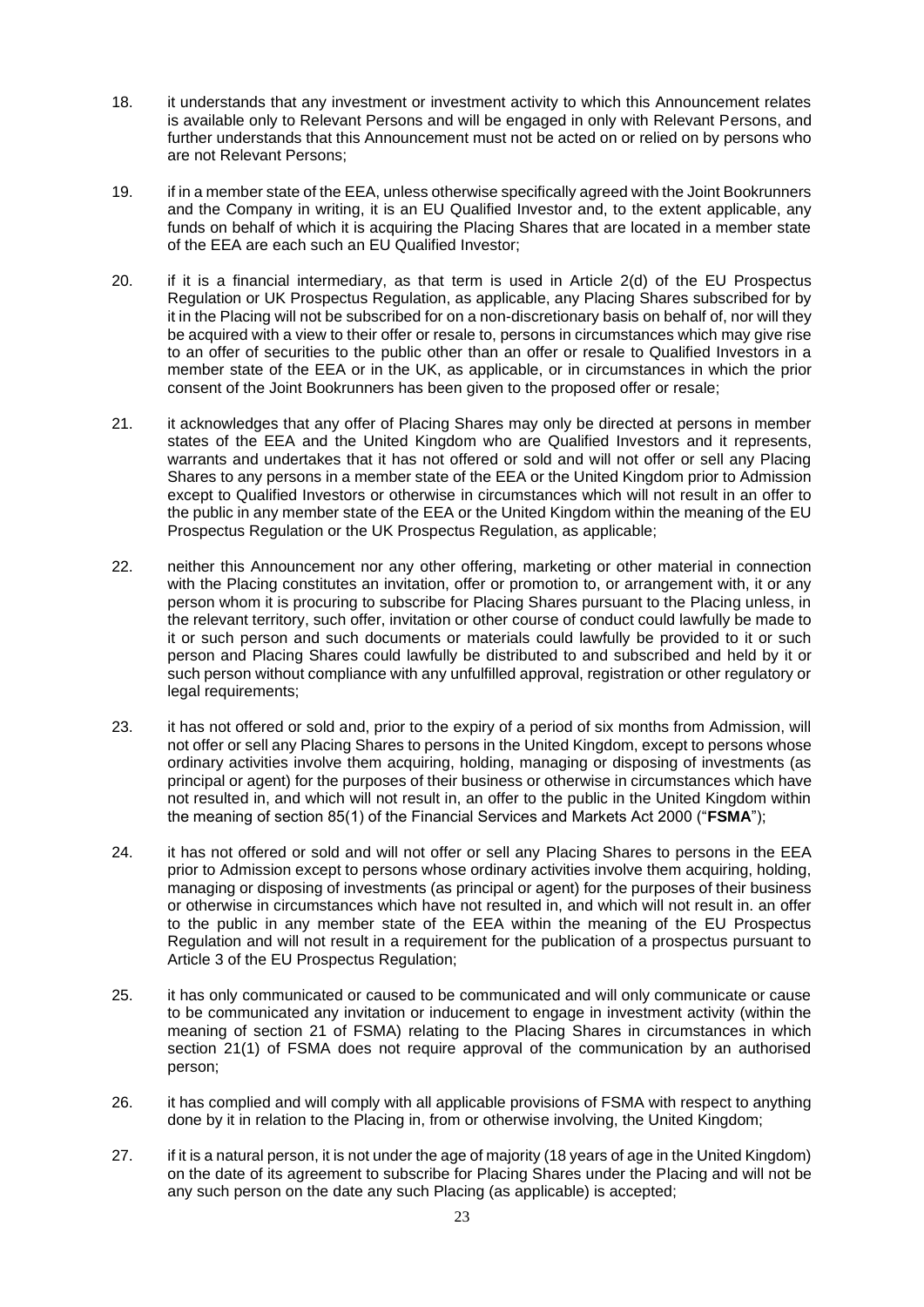- 28. if it is within the United Kingdom, it is a person (i) having professional experience in matters relating to investments who falls within the definition of "investment professionals" in Article 19(5) of the Order, (ii) who falls within Article 49(2)(a) to (d) ("High Net Worth Companies, Unincorporated Associations, etc.") of the Order, and in either case of (i) or (ii) who also constitutes a UK Qualified Investor, or (iii) to whom this Announcement may otherwise lawfully be communicated or, if it is receiving the offer in circumstances under which the laws or regulations of a jurisdiction other than the United Kingdom would apply, that it is a person to whom the Placing Shares may be lawfully offered under that other jurisdiction's laws and regulations and is capable of being categorised as a person who is a "professional client" or an "eligible counterparty" within the meaning of chapter 3 of the FCA's Conduct of Business Sourcebook;
- 29. it and any person acting on its behalf has capacity and authority and is otherwise entitled to acquire the Placing Shares under the laws of all relevant jurisdictions which apply to it and that it has fully observed such laws and obtained all such governmental and other guarantees, permits, authorisations, approvals and consents which may be required thereunder and complied with all necessary formalities and paid any issue, transfer or other taxes due in connection with its application in any territory for, and acceptance in any jurisdiction of, the Placing Shares and that it has not taken any action or omitted to take any action which will or may result in the Company, the Joint Bookrunners or the Company's registrar (the "**Registrar**") or any of their respective directors, officers, agents, employees or advisers acting in breach of the legal or regulatory requirements, directly or indirectly, of any territory or jurisdiction in connection with the Placing and that the subscription for and purchase of the Placing Shares by it or any person acting on its behalf will be in compliance with applicable laws and regulations in the jurisdiction of its residence, the residence of the Company, or otherwise;
- 30. it and any person acting on its behalf is entitled to acquire the Placing Shares under the laws of all relevant jurisdictions and has all necessary capacity and has obtained all necessary consents and authorities to enable it to commit to its participation in the Placing and to perform its obligations in relation thereto (including, without limitation, in the case of any person on whose behalf it is acting, all necessary consents and authorities to agree to the terms set out or referred to in this Announcement) and will honour such obligations;
- 31. it and any person acting on its behalf will make payment for the Placing Shares allocated to it in accordance with this Announcement on the due time and date set out herein;
- 32. it accepts that the allocation of Placing Shares shall be determined by the Joint Bookrunners (in consultation with the Company) in their absolute discretion and that allocation (if any) of Placing Shares will represent a maximum number of Placing Shares which it will be entitled, and required, to subscribe for, and that the Joint Bookrunners may call upon it to subscribe for a lower number of Placing Shares (if any), but in no event in aggregate more than the aforementioned maximum;
- 33. that the person whom it specifies for registration as holder of the Placing Shares will be (i) itself; (ii) its nominee, as the case may be; or (iii) a person for whom it is contracting as agent or nominee. None of the Joint Bookrunners, the Company, any of their respective affiliates or any person acting on behalf of any of them will be responsible for any liability to stamp duty or stamp duty reserve tax or other similar duties or taxes resulting from a failure to observe this requirement. Each Placee and any person acting on behalf of such Placee agrees to indemnify the Joint Bookrunners and the Company in respect of the same (together with any and all costs, losses, claims, liabilities, penalties, interest, fines and expenses (including legal fees and expenses)) on an after-tax basis on the basis that the Placing Shares will be allotted to the CREST stock account or the Euroclear Nederland securities account of Numis, Investec or ABN AMRO, as appropriate, who will hold them as nominee on behalf of such Placee until settlement in accordance with its standing settlement instructions;
- 34. it acknowledges that none of the Joint Bookrunners, nor any of their respective affiliates, nor any person acting on its or their behalf, is making any recommendations to it or, advising it regarding the suitability of any transactions it may enter into in connection with the Placing or providing advice in relation to the Placing and that participation in the Placing is on the basis that it is not and will not be a client of any Joint Bookrunner and none of the Joint Bookrunners has any duties or responsibilities to it for providing the protections afforded to their clients or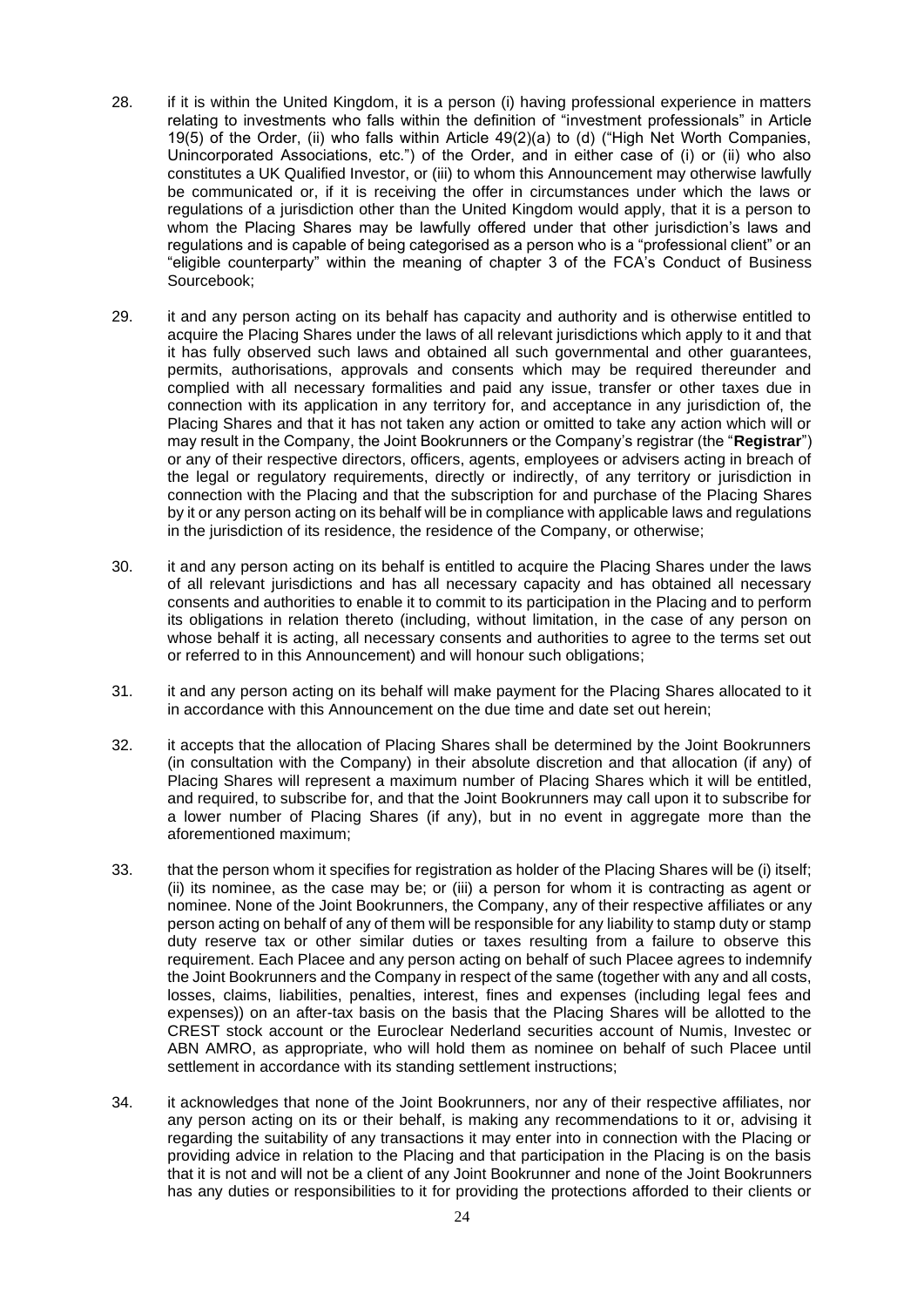customers or for providing advice in relation to the Placing nor in respect of any representations, warranties, undertakings or indemnities contained in the Placing Agreement nor for the exercise or performance of any of its rights and obligations thereunder including any rights to waive or vary any conditions or exercise any termination right;

- 35. in making any decision to subscribe for the Placing Shares, it has knowledge and experience in financial, business and international investment matters as is required to evaluate the merits and risks of subscribing for or purchasing the Placing Shares. It further confirms that it is experienced in investing in securities of this nature in this sector and is aware that it may be required to bear, and is able to bear, the economic risk of participating in, and is able to sustain a complete loss in connection with, the Placing. It further confirms that it relied on its own examination and due diligence of the Company and its associates taken as a whole, and the terms of the Placing, including the merits and risks involved, and not upon any view expressed or information provided by or on behalf of the Joint Bookrunners. It further confirms that it has had sufficient time to consider and conduct its own investigation with respect to the offer and purchase of the Placing Shares, including the legal, regulatory, tax, business, currency and other economic and financial considerations relevant to such investment and it will not look to the Company, any of the Joint Bookrunners, any of their respective affiliates or any person acting on their behalf for all or part of any such loss or losses it or they may suffer;
- 36. it acknowledges that it may not rely on any investigation that any of the Joint Bookrunners or any person acting on its behalf may or may not have conducted with respect to the Company and its affiliates or the Placing and the Joint Bookrunners have not made any representation or warranty to it, express or implied, with respect to the merits of the Placing, the subscription for or purchase of the Placing Shares, or as to the condition, financial or otherwise, of the Company and its affiliates, or as to any other matter relating thereto, and nothing herein shall be construed as a recommendation to it to subscribe for the Placing Shares. It acknowledges, understands and agrees that no information has been prepared or verified by, or is the responsibility of, the Joint Bookrunners for the purposes of this Placing;
- 37. it acknowledges that, in connection with the Placing, the Joint Bookrunners and any of their affiliates acting as an investor for its own account may take up Placing Shares in the Company and in that capacity may retain, purchase or sell for its own account such Placing Shares in the Company and any securities of the Company or related investments and may offer or sell such securities or other investments otherwise than in connection with the Placing. Investec does not intend to disclose the extent of any such investment or transactions otherwise than in accordance with any legal or regulatory obligation to do so:
- 38. it acknowledges that the Joint Bookrunners, the Company and their respective affiliates and others will rely upon the truth and accuracy of the representations, warranties and acknowledgements set forth herein and which are given to the Joint Bookrunners on their own behalf and to the Company on its own behalf and are irrevocable and it agrees that if any of the representations or warranties made or deemed to have been made by its subscription of the Placing Shares are no longer accurate, it shall promptly notify the Joint Bookrunners and the Company. It irrevocably authorises the Joint Bookrunners and the Company to produce this Announcement, pursuant to, in connection with, or as may be required by any applicable law or regulation, administrative or legal proceeding or official inquiry with respect to the matters set forth herein;
- 39. the exercise or non-exercise by the Joint Bookrunners of any right of termination or other discretion under the Placing Agreement shall be within the absolute discretion of the Joint Bookrunners and the Joint Bookrunners need not make any reference to Placees and it accepts that if the Placing does not proceed or the relevant conditions to the Placing Agreement are not satisfied for any reason whatsoever, then neither the Company nor the Joint Bookrunners, nor any persons controlling, controlled by or under common control with any of them nor any of their respective employees, agents, officers, members, stockholders, partners or representatives, shall have any liability to whatsoever to it or any other person;
- 40. it will indemnify on an after-tax basis and hold the Joint Bookrunners, the Company and their respective affiliates harmless from any and all costs, claims, liabilities and expenses (including legal fees and expenses) arising out of or in connection with any breach of the representations, warranties, acknowledgements, agreements and undertakings in this Appendix and further agrees that the provisions of this Appendix shall survive after completion of the Placing;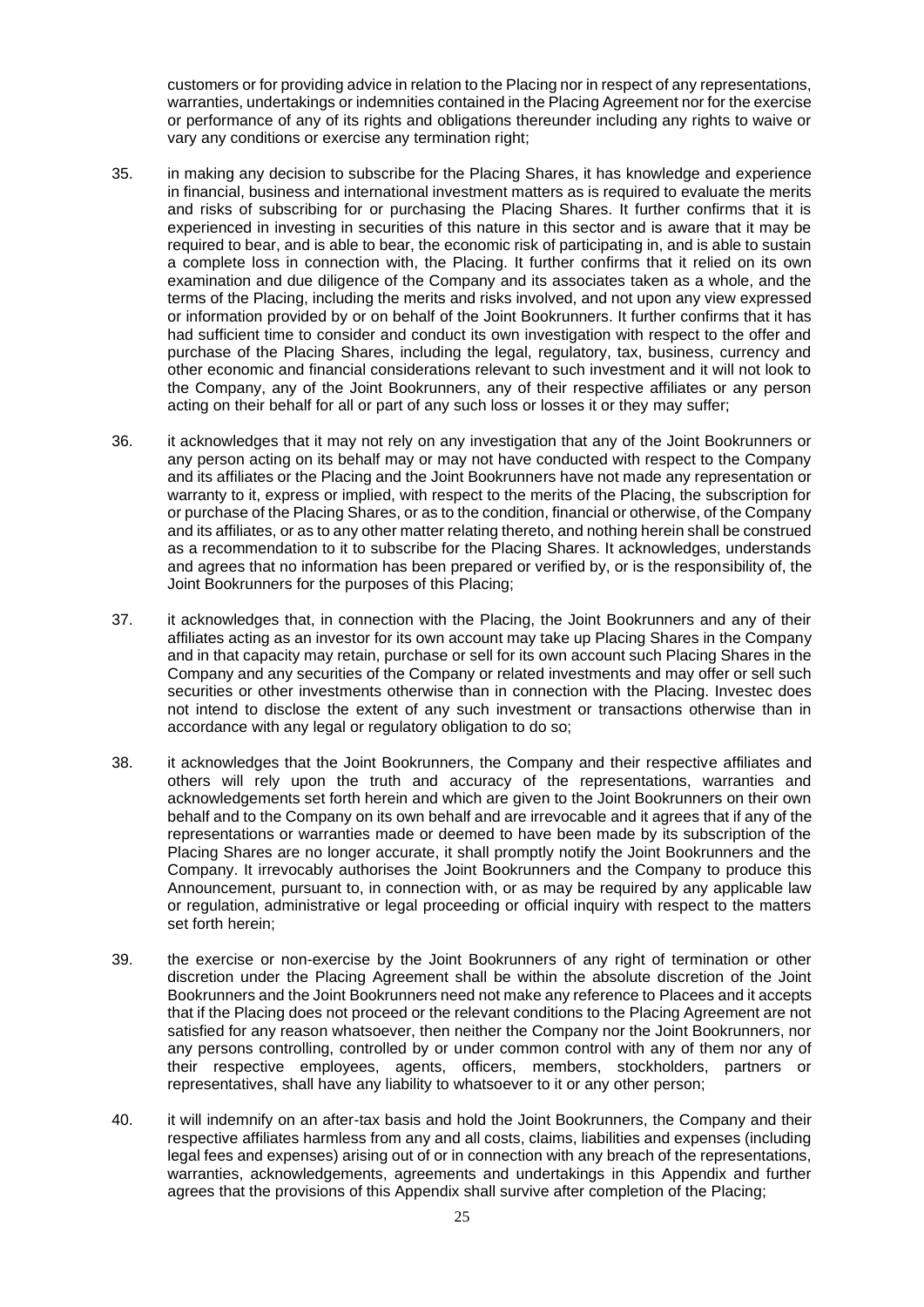- 41. its commitment to subscribe for Placing Shares on the terms set out in this Appendix and in the contract note or trade confirmation will continue notwithstanding any amendment that may in future be made to the terms of the Placing and that Placees will have no right to be consulted or require that their consent be obtained with respect to the Placing;
- 42. it acknowledges that where it is subscribing for the Placing Shares as a fiduciary or agent for one or more discretionary, advisory or investor accounts, that it is authorised in writing for each such account: (i) to subscribe for the Placing Shares; (ii) to make, and does make, the foregoing representations, warranties, acknowledgements, agreements and undertakings on such account's behalf; and (iii) to receive on behalf of each such account any documentation relating to the Placing (as applicable) in the form provided by the Company and/or the Joint Bookrunners. It agrees that the provisions of this paragraph shall survive any resale of the Placing Shares by or on behalf of any such account;
- <span id="page-25-0"></span>43. it acknowledges and agrees that information provided by it to the Company or the Registrar may be stored on the Registrar's computer system and in hard copy. It acknowledges and agrees that for the purposes of applicable data protection legislation and regulations ("**Data Protection Law**"), the Registrar is required to specify the purposes for which it may hold personal data. The Registrar will only use such information for the purposes set out below (collectively, the "**Purposes**"), being to:
	- a) process a Placee's personal data (including sensitive personal data) as required by or in connection with its holding of Placing Shares, including processing personal data in connection with credit and money laundering checks on it;
	- b) communicate with a relevant Placee as necessary in connection with its affairs and generally in connection with its holding of Placing Shares;
	- c) provide personal data to such third parties as the Registrar may consider necessary in connection with its affairs and generally in connection with a relevant Placee's holding of Placing Shares or as the Data Protection Law may require, including to third parties outside the United Kingdom or the EEA; and
	- d) without limitation, provide such personal data to the Company, the Joint Bookrunners and their respective associates for processing, notwithstanding that any such party may be outside the United Kingdom or the EEA;
- 44. in providing the Company and the Registrar with information, it hereby represents and warrants to the Company and the Registrar that it has obtained the consent of any data subjects to the Company and the Registrar and its associates holding and using their personal data for the Purposes (including the explicit consent of the data subjects for the processing of any sensitive personal data for the purpose set out in paragraph [43\(](#page-25-0)a) above);
- 45. time is of the essence as regards its obligations under this Appendix, including to settle payment for the Placing Shares;
- 46. it acknowledges that any document that is to be sent to it in connection with the Placing will be sent at its own risk and may be sent to it at any address provided by it to the Joint Bookrunners; and
- 47. it, and any account for which it is acting, is located outside the United States and acquiring the Placing Shares in an "offshore transaction", as defined in Regulation S, conducted in accordance with Regulation S and that the Placing Shares were not offered to it by means of "directed selling efforts", as defined in Regulation S.

The foregoing representations, warranties and confirmations are given for the benefit of the Company and the Joint Bookrunners and are irrevocable. Each Placee and any person acting on behalf of the Placee acknowledges that neither the Company nor any of the Joint Bookrunners owes any fiduciary or other duties to any Placee in respect of any representations, warranties, undertakings or indemnities in the Placing Agreement.

# **Miscellaneous**